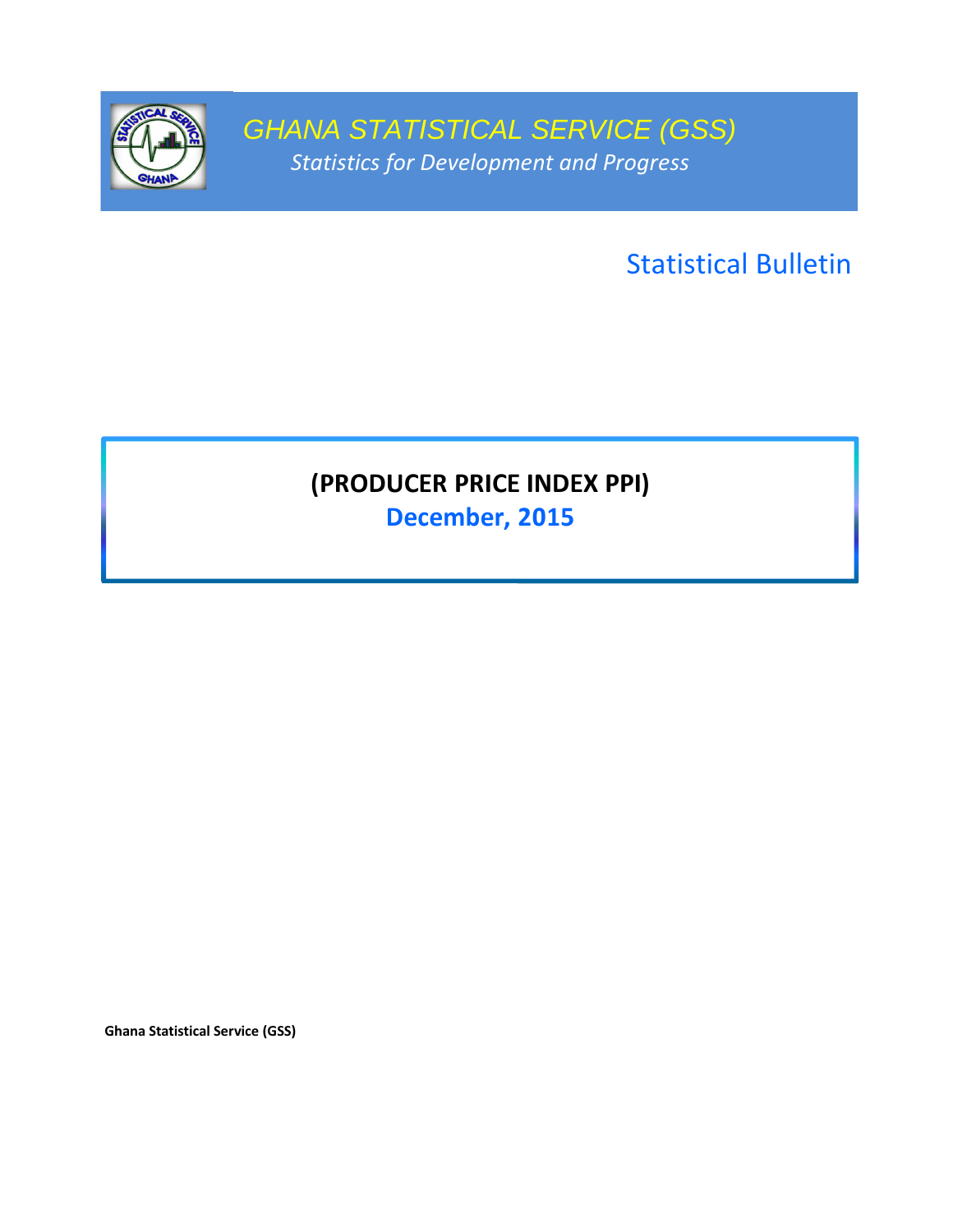Ghana Statistical Service (GSS)

## **Statistical Bulletin**

PRODUCER PRICE INDEX (PPI) **DECEMBER, 2015**

**Date: January 27, 2016**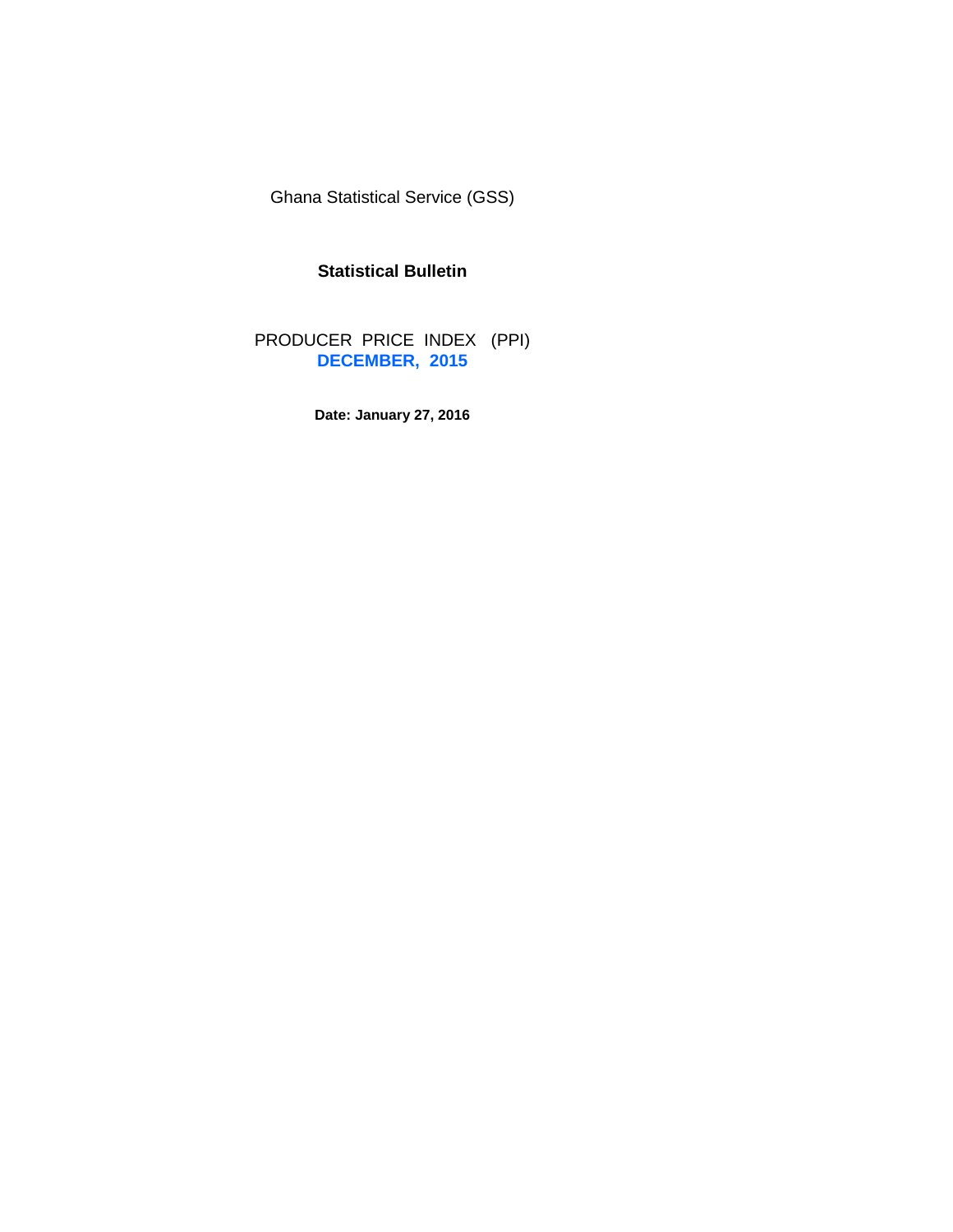Producer Price Index (PPI) December 2015

#### **CONTENTS**

| <b>HIGHLIGHTS FOR DECEMBER 2015</b>                                                                 | 2  |
|-----------------------------------------------------------------------------------------------------|----|
| Table 1: Producer Price Index for December 2014 - December 2015                                     | 4  |
| Table 2: Producer Price Index (Sep.2006=100) by sectors for December 2014 - December 2015           | 5  |
| Table 3: Producer Price Index: Yearly Change Rates by Sector for December 2014 - December 2015(%)   | 6  |
| Table 4: Producer Price Index: Monthly Change Rates by Sector for December 2014 - December 2015 (%) | 7  |
| Table 5: Mining And Quarrying: Producer Price Index (Sept 2006=100) December 2014 - December 2015   | 8  |
| Table 6: Mining and Quarrying: Yearly Change Rates for December 2014 - December 2015(%)             | 9  |
| Table 7: Mining and Quarrying: Monthly Change Rates for December 2014 - December 2015 (%)           | 10 |
| Table 8: Manufacturing Producer Price Index (Sept 2006=100) for December 2014 - December 2015       | 11 |
| Table 9: Manufacturing: Yearly Change Rates for December 2014 - December 2015 (%)                   | 17 |
| Table 10: Manufacturing: Monthly Change Rates for December 2014 - December 2015 (%)                 | 23 |
| Table 11: Utilities: Producer Price Index (Sept 2006=100) for December 2014 - December 2015         | 28 |
| Table 12: Utilities: Yearly Change Rates for December 2014 - December 2015 (%)                      | 29 |
| Table 13: Utilities: Monthly Change Rates for December 2014 - December 2015 (%)                     | 30 |
|                                                                                                     |    |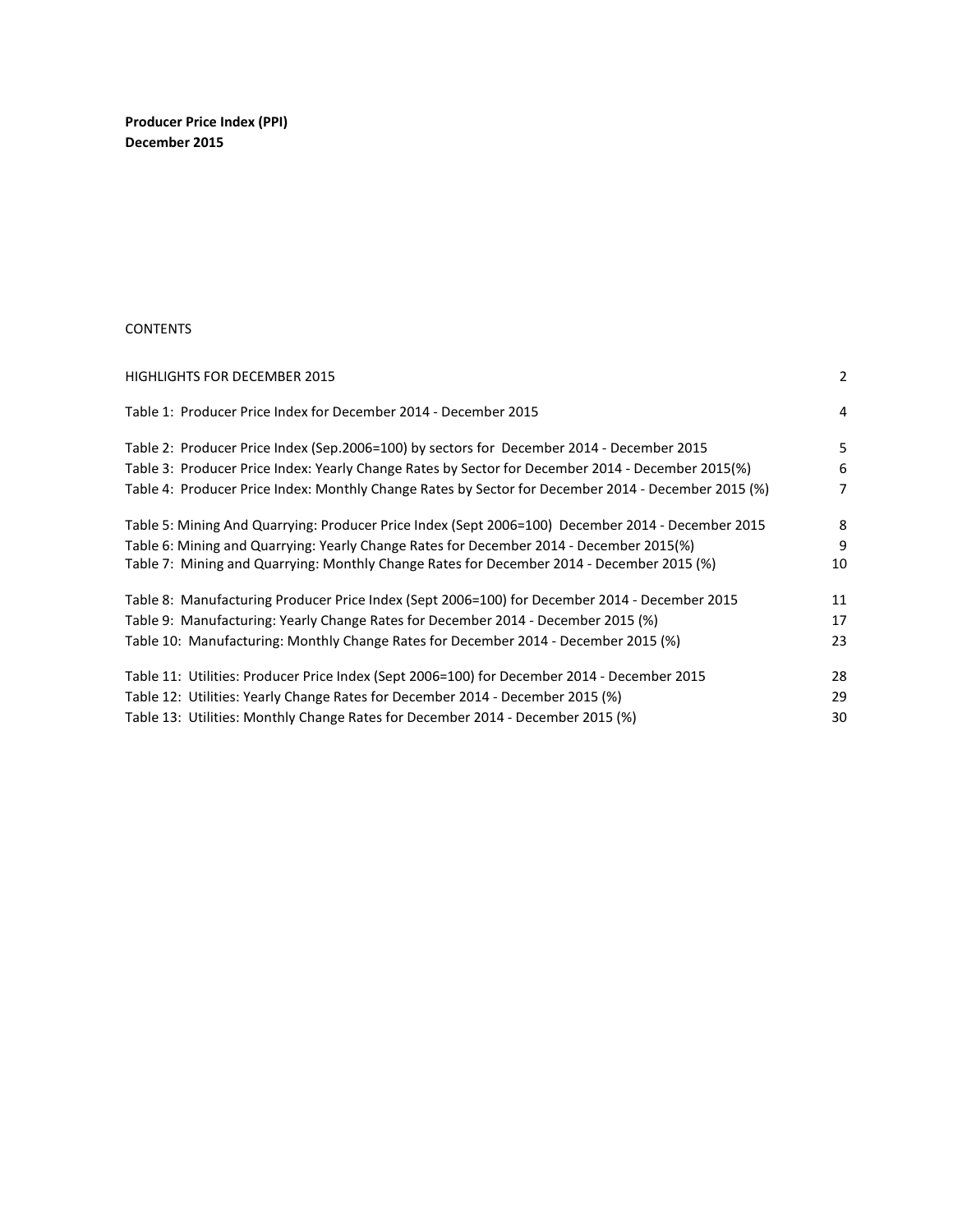# HIGHLIGHTS FOR DECEMBER 2015

# Producer Price Inflation Rate in December 2015 is 10.5%

The Producer Price Index (PPI) measures the average change over time in the prices received by domestic producers for the production of their goods and services. The PPI for Ghana reports the producer price indices with reference to September 2006, the base period.

The Producer Price Index (PPI) measures the average change over time in the prices received by domestic producers for the production of their goods and services. The PPI for Ghana reports the producer price indices with reference to September 2006, the base period. This release shows the producer price changes since October 2006, as well as the annual (year-on-year) and monthly inflation rates, for all industry and three major sub-sectors of industry (Mining and Quarrying, Manufacturing, and Utilities) for the last twelve months. The figures for the month of December 2015 are provisional, and are subject to revision when additional data become available. All other indicators are final.

The Producer Price Inflation rate for December 2015 was 10.5 percent. This rate indicates that, between December 2014 and December 2015 (year-on-year), the PPI increased by 10.5 percent, representing a 7.5 percentage point increase in producer inflation relative to the rate recorded in November 2015 (3.0 %). The month-on-month change in producer price index between November and December 2015 was 6.2 percent .

The producer price inflation in the Mining and Quarrying sub-sector decreased by 2.5 percentage points over the November 2015 rate of 7.3 percent, to record 4.8 percent in December 2015. Manufacturing, which constitutes more than two-thirds of total industry increased by 1.8 percentage points to record 3.5 percent. The Utilities sub-sector recorded an inflation rate of 56.6 percent in December 2015 indicating a substantial increase of 51.3 percentage points over the November 2015 rate of 5.3 percent.

During the month of December 2015, twelve out of the sixteen major groups in the manufacturing sub-sector recorded inflation rates higher than the sector average of 3.5 percent . Manufacture of paper and paper products recorded the highest inflation rate of 71.2 percent while the manufacture of coke, refined petroleum and nuclear fuel recorded the lowest producer price inflation rate (-21.8%).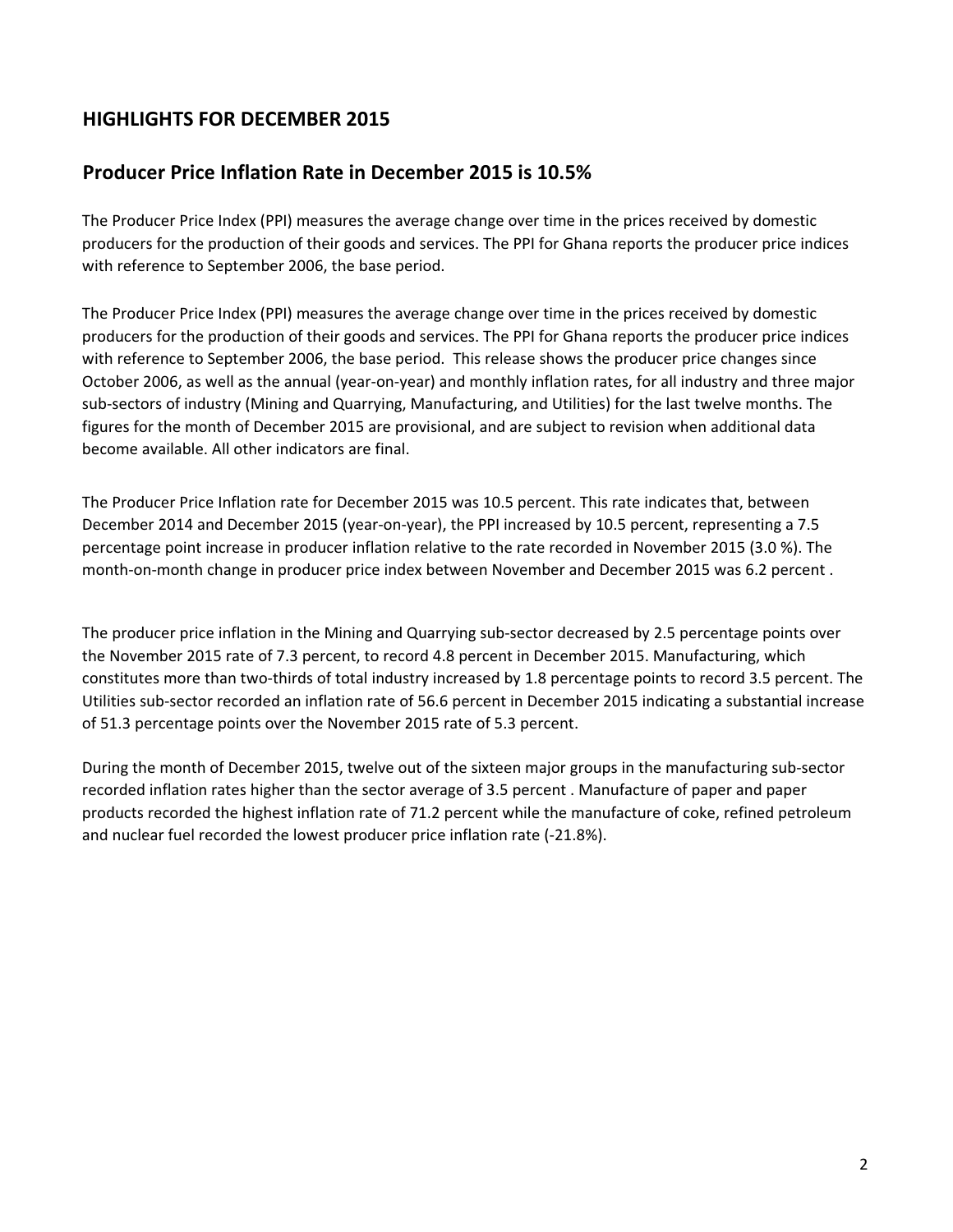



Manufacture of coke, refined petroleum products etc: Annual rate was -33.6 percent for November 2015, as compare to -21.8 percent in December 2015.

Manufacture of other non-metallic mineral product: Annual rate was 4.8 percent for November 2015, as compare to 4.0 percent in December 2015.

Manufacture of motor vehicles, trailers and semi-trailers: Annual rate was 2.8 percent in December 2015 as compared to -0.5 percent last month.

Electricity and Water Supply: Annual rate is 56.6 percent in December 2015; as compare to 5.3 percent in November 2015.

More detailed time series data is posted on the GSS website [www.statsghana.gov.gh].

The next release date is 24th February, 2016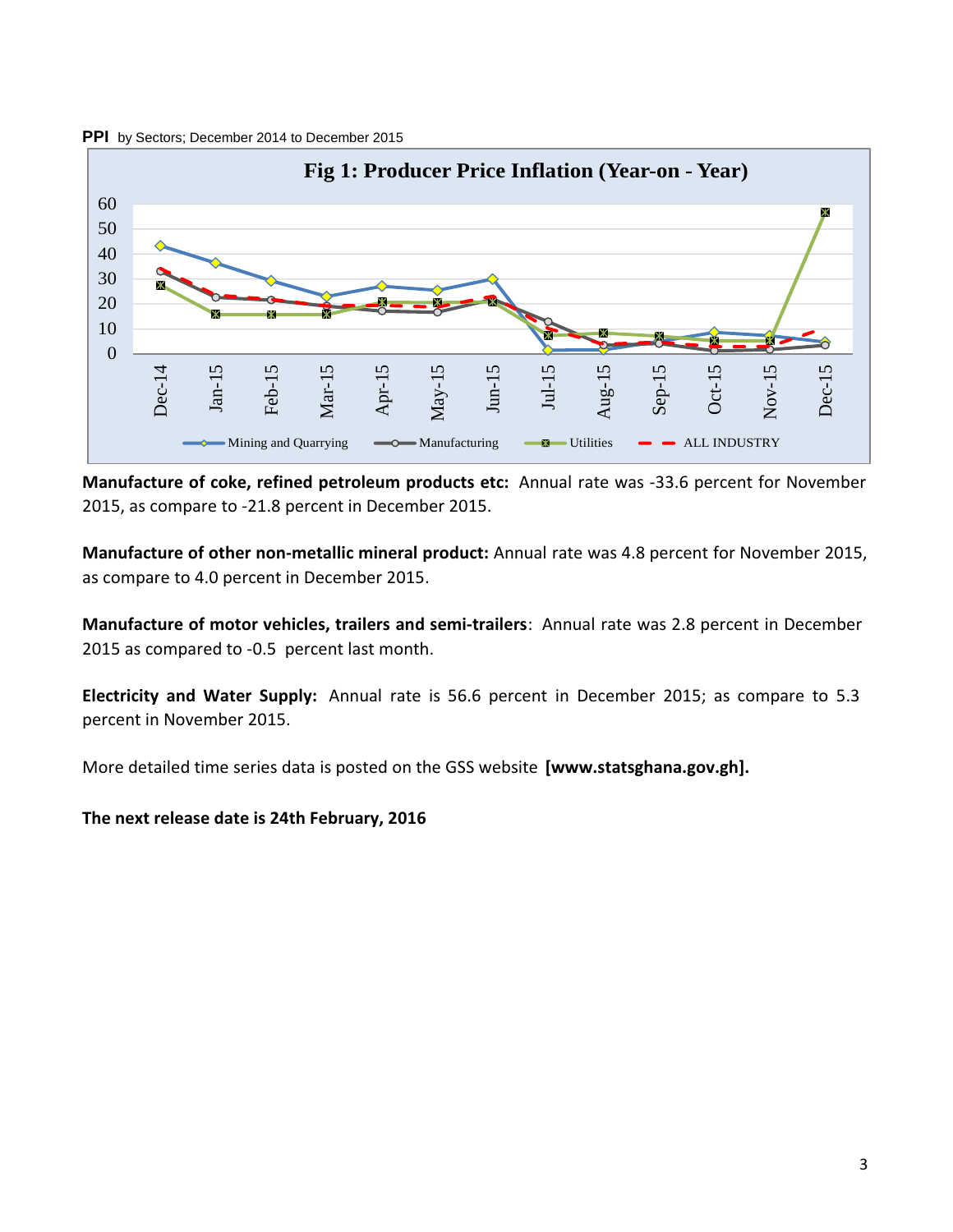| Year / Month | Index level   | Monthly | Yearly          |
|--------------|---------------|---------|-----------------|
|              | Sept 2006=100 |         | Change Rate (%) |
| December-14  | 456.6         | $-1.0$  | 34.2            |
| January-15   | 450.6         | $-1.3$  | 23.6            |
| February-15  | 456.8         | 1.4     | 21.8            |
| March-15     | 461.1         | 0.9     | 19.2            |
| April-15     | 473.8         | 2.8     | 19.5            |
| $May-15$     | 477.2         | 0.7     | 18.8            |
| June-15      | 498.0         | 4.4     | 23.1            |
| July-15      | 490.4         | $-1.5$  | 10.2            |
| August-15    | 471.6         | $-3.8$  | 3.9             |
| September-15 | 481.2         | 2.1     | 4.8             |
| October-15   | 478.7         | $-0.5$  | 2.9             |
| November-15  | 475.1         | $-0.7$  | 3.0             |
| December-15  | p 504.5       | p 6.2   | p 10.5          |

Table 1: Producer Price Index for December 2014 - December 2015

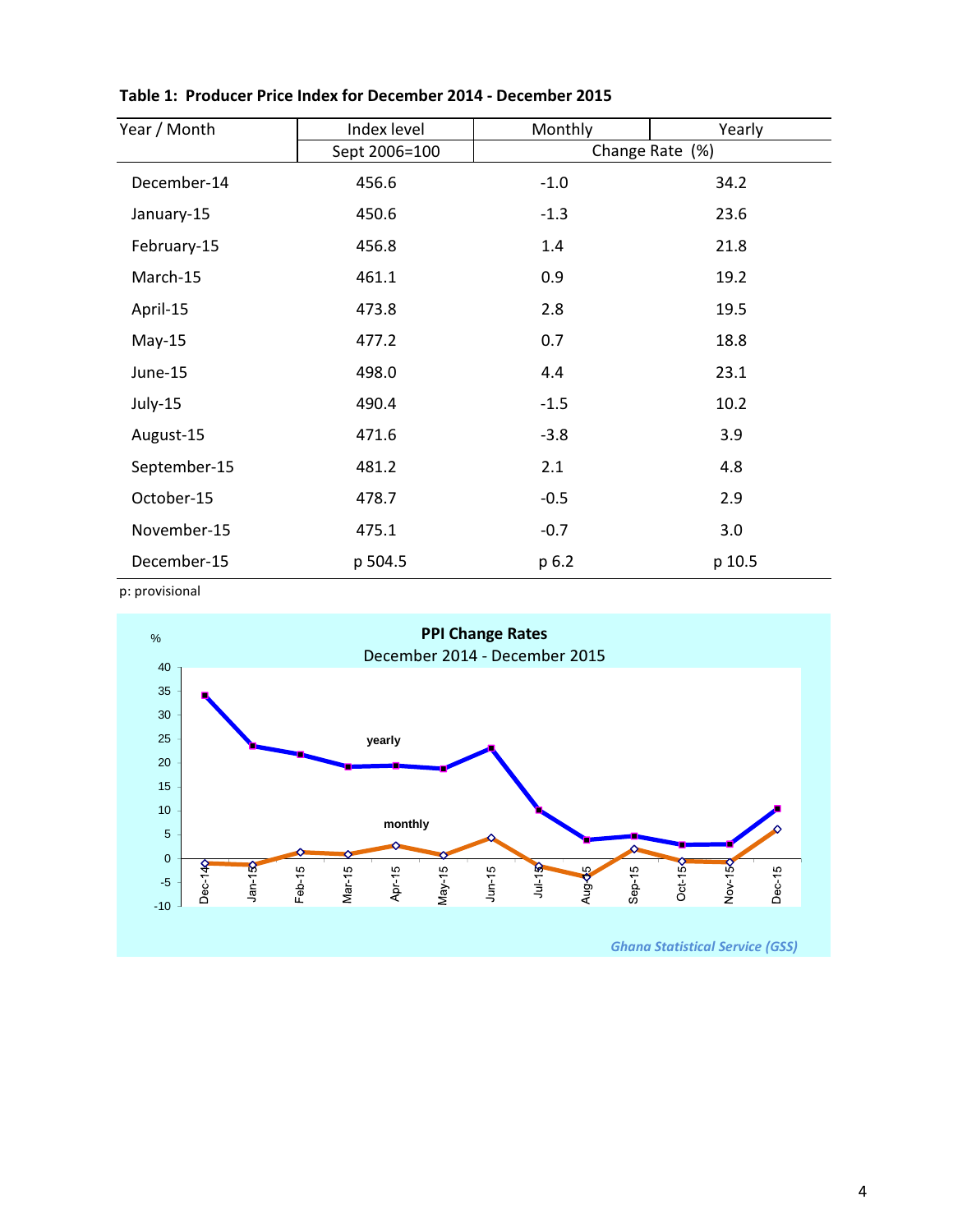| Year / Month   | Mining and<br>Quarrying | Manufacturing |         | ALL INDUSTRY |
|----------------|-------------------------|---------------|---------|--------------|
| <b>ISIC</b>    | $\mathcal{C}$           | D             | E       | $C+D+E$      |
| weight         | 13.97                   | 69.75         | 16.28   | 100.00       |
| December-2014  | 762.1                   | 387.7         | 545.0   | 456.6        |
| January-2015   | 793.8                   | 378.4         | 545.2   | 450.6        |
| February-2015  | 811.3                   | 384.0         | 546.3   | 456.8        |
| March-2015     | 837.4                   | 386.2         | 548.1   | 461.1        |
| April-2015     | 899.9                   | 390.3         | 573.1   | 473.8        |
| May-2015       | 917.9                   | 392.8         | 573.7   | 477.2        |
| June-2015      | 958.2                   | 413.8         | 575.7   | 498.0        |
| July-2015      | 783.1                   | 424.3         | 576.1   | 490.4        |
| August-2015    | 794.3                   | 399.2         | 578.7   | 471.6        |
| September-2015 | 837.6                   | 407.3         | 573.4   | 481.2        |
| October-2015   | 857.3                   | 401.7         | 573.4   | 478.7        |
| November-2015  | 810.3                   | 402.5         | 573.5   | 475.1        |
| December-2015  | p 798.6                 | p 401.2       | p 853.6 | p 504.5      |

Table 2: Producer Price Index (Sep.2006=100) by sectors for December 2014 - December 2015



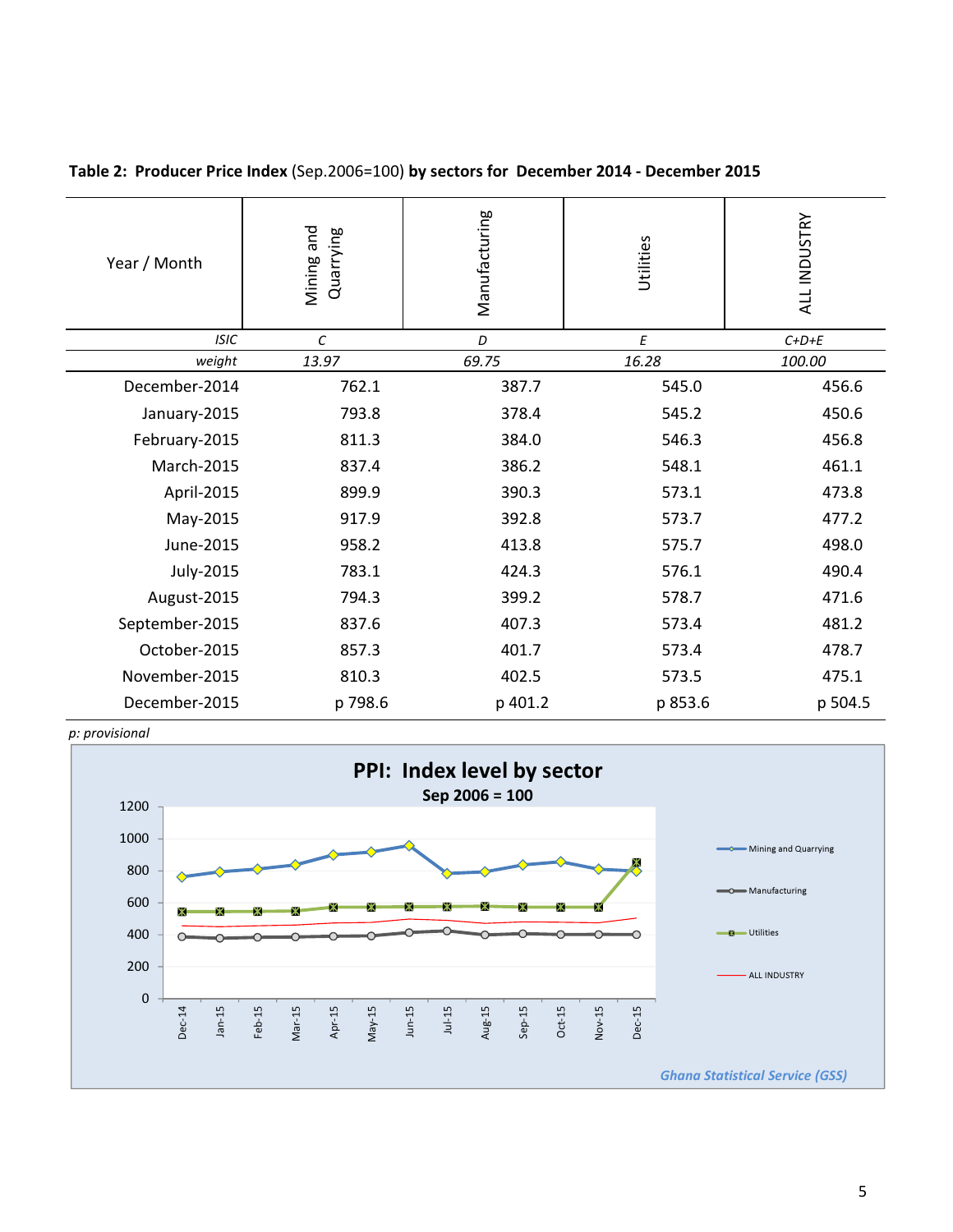Table 3: Producer Price Index: Yearly Change Rates by Sector for December 2014 - December 2015(%)

| Year / Month   | Mining and<br>Quarrying |       | Utilities | ALL INDUSTRY |  |
|----------------|-------------------------|-------|-----------|--------------|--|
| <b>ISIC</b>    | $\cal C$                | D     | E         | $C+D+E$      |  |
| weight         | 13.97                   | 69.75 | 16.28     | 100.00       |  |
| December-2014  | 43.3                    | 33.1  | 27.5      | 34.2         |  |
| January-2015   | 36.4                    | 22.6  | 15.8      | 23.6         |  |
| February-2015  | 29.3                    | 21.5  | 15.7      | 21.8         |  |
| March-2015     | 23.0                    | 19.2  | 15.8      | 19.2         |  |
| April-2015     | 27.1                    | 17.2  | 20.7      | 19.5         |  |
| May-2015       | 25.4                    | 16.7  | 20.6      | 18.8         |  |
| June-2015      | 30.0                    | 21.9  | 20.8      | 23.1         |  |
| July-2015      | 1.5                     | 12.9  | 7.3       | 10.2         |  |
| August-2015    | 1.7                     | 3.5   | 8.4       | 3.9          |  |
| September-2015 | 5.0                     | 4.2   | 7.2       | 4.8          |  |
| October-2015   | 8.7                     | 1.2   | 5.3       | 2.9          |  |
| November-2015  | 7.3                     | 1.7   | 5.3       | 3.0          |  |
| December-2015  | p 4.8                   | p 3.5 | p 56.6    | p 10.5       |  |

p: provisional

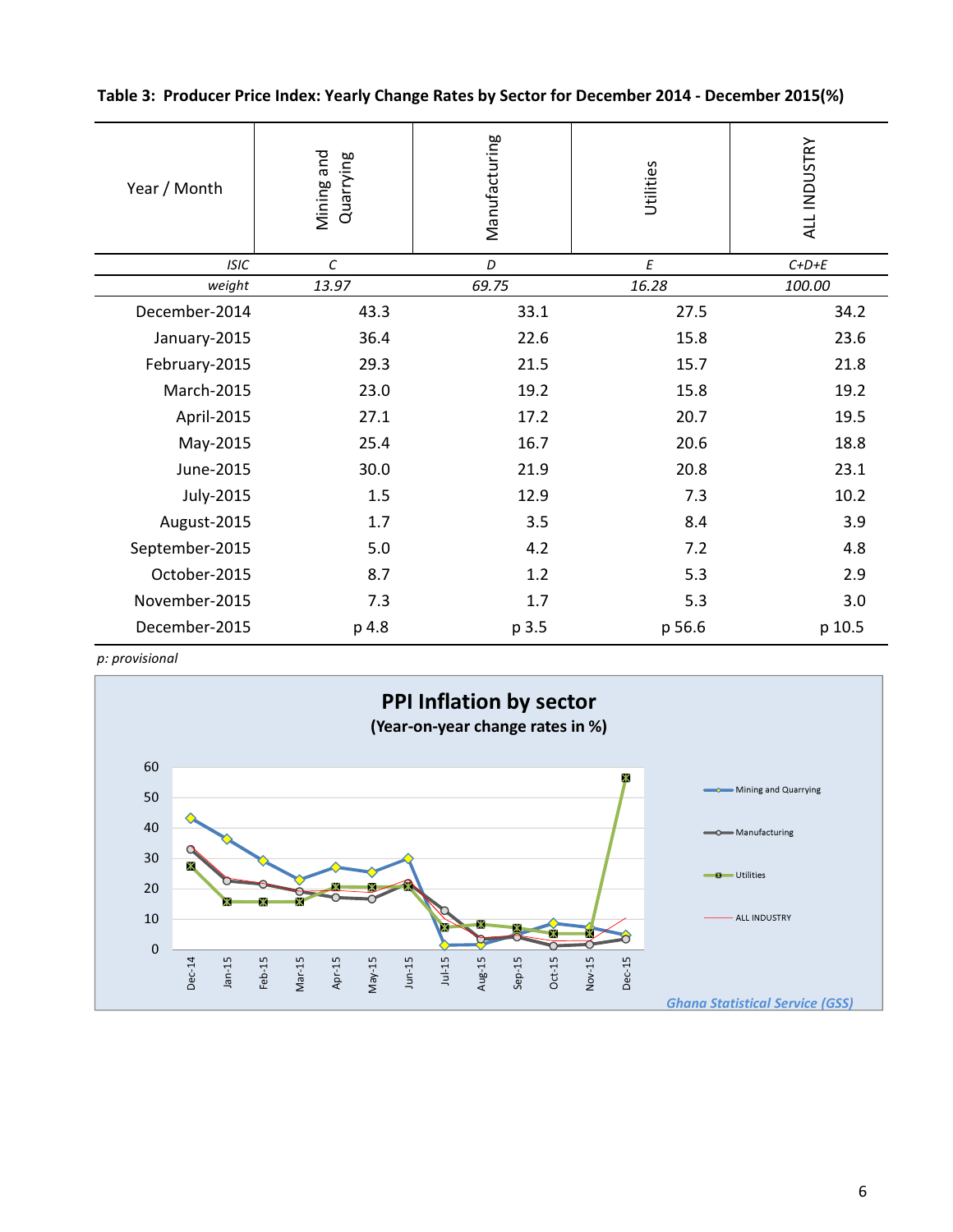Table 4: Producer Price Index: Monthly Change Rates by Sector for December 2014 - December 2015 (%)

| Year / Month   | Mining and<br>Quarrying | Manufacturing | Utilities | ALL INDUSTRY |
|----------------|-------------------------|---------------|-----------|--------------|
| <b>ISIC</b>    | $\cal C$                | D             | E         | $C+D+E$      |
| weight         | 13.97                   | 69.75         | 16.28     | 100.00       |
| December-2014  | 0.9                     | $-2.0$        | 0.1       | $-1.0$       |
| January-2015   | 4.2                     | $-2.4$        | 0.0       | $-1.3$       |
| February-2015  | 2.2                     | 1.5           | 0.2       | 1.4          |
| March-2015     | 3.2                     | 0.6           | 0.3       | 0.9          |
| April-2015     | 7.5                     | 1.1           | 4.5       | 2.8          |
| May-2015       | 2.0                     | 0.6           | 0.1       | 0.7          |
| June-2015      | 4.4                     | 5.3           | 0.4       | 4.4          |
| July-2015      | $-18.3$                 | 2.5           | 0.1       | $-1.5$       |
| August-2015    | 1.4                     | $-5.9$        | 0.4       | $-3.8$       |
| September-2015 | 5.4                     | 2.0           | $-0.9$    | 2.1          |
| October-2015   | 2.4                     | $-1.4$        | 0.0       | $-0.5$       |
| November-2015  | $-5.5$                  | 0.2           | 0.0       | $-0.7$       |
| December-2015  | $p - 1.4$               | $p - 0.3$     | p 48.8    | p 6.2        |

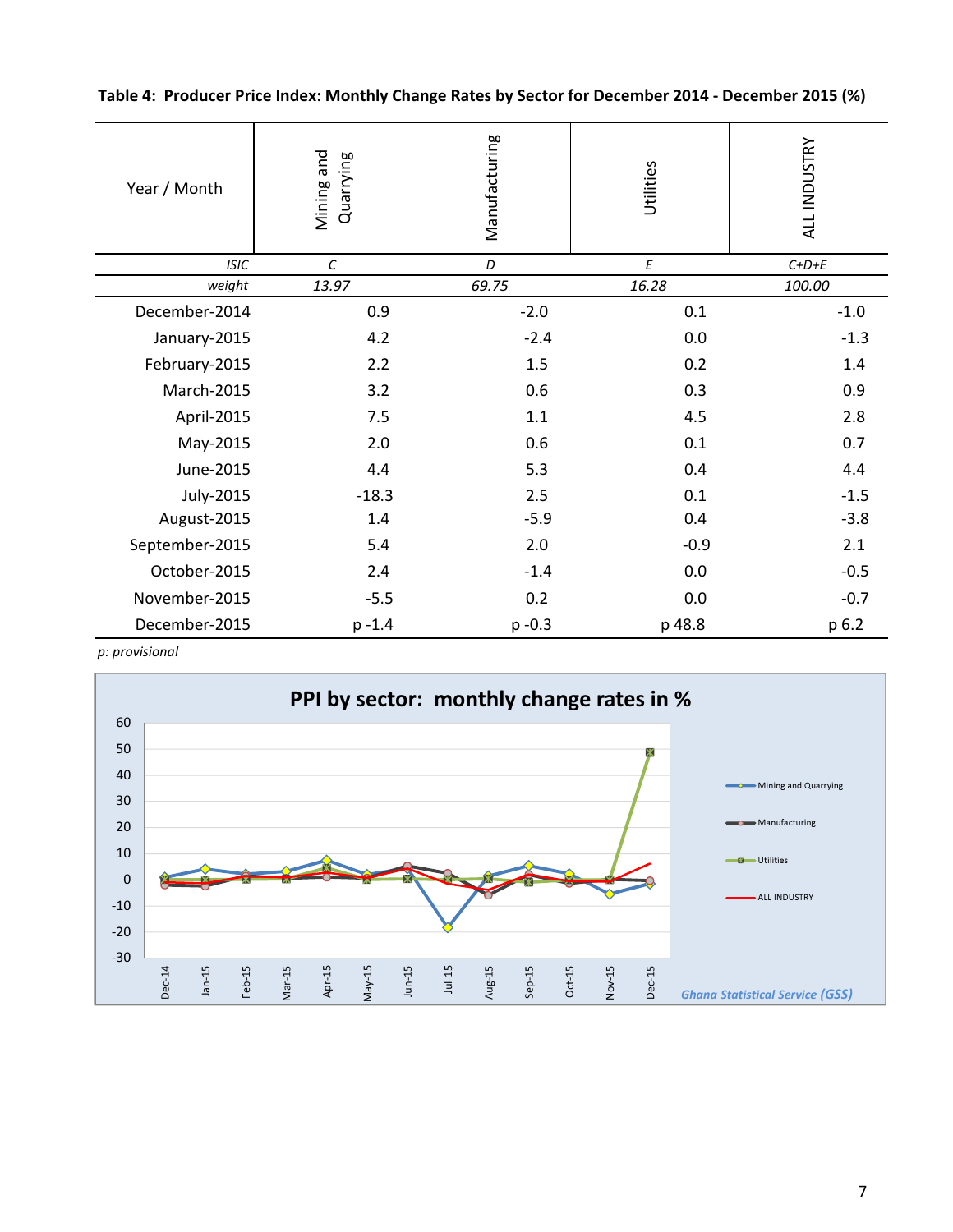Table 5: Mining And Quarrying: Producer Price Index (Sept 2006=100) December 2014 - December 2015

| Year / Month   | Mining and<br>Quarrying | Mining of metal<br>ores | of non<br>ferrous metal<br>ores<br>Mining | and quarrying<br>Other mining | sand &<br>Quarrying of<br>$\sqrt{e}$<br>stone, | ڹ<br>نه<br>ء<br>Mining and<br>quarrying |
|----------------|-------------------------|-------------------------|-------------------------------------------|-------------------------------|------------------------------------------------|-----------------------------------------|
| <b>ISIC</b>    | $\epsilon$              | C13                     | C132                                      | C14                           | C141                                           | C142                                    |
| weight         | 100.00                  | 95.01                   | 95.01                                     | 4.99                          | 3.42                                           | 0.87                                    |
| December-2014  | 762.1                   | 814.1                   | 814.1                                     | 147.5                         | 140.6                                          | 178.3                                   |
| January-2015   | 793.8                   | 847.8                   | 847.8                                     | 154.0                         | 148.3                                          | 178.3                                   |
| February-2015  | 811.3                   | 867.3                   | 867.3                                     | 154.0                         | 148.3                                          | 178.3                                   |
| March-2015     | 837.4                   | 896.3                   | 896.3                                     | 154.0                         | 148.3                                          | 178.3                                   |
| April-2015     | 899.9                   | 966.0                   | 966.0                                     | 154.0                         | 148.3                                          | 178.3                                   |
| May-2015       | 917.9                   | 986.2                   | 986.2                                     | 154.0                         | 148.3                                          | 178.3                                   |
| June-2015      | 958.2                   | 1031.2                  | 1031.2                                    | 154.0                         | 148.3                                          | 178.3                                   |
| July-2015      | 783.1                   | 832.7                   | 832.7                                     | 169.6                         | 149.8                                          | 276.2                                   |
| August-2015    | 794.3                   | 842.4                   | 842.4                                     | 184.0                         | 149.8                                          | 412.5                                   |
| September-2015 | 837.6                   | 890.0                   | 890.0                                     | 184.5                         | 150.3                                          | 412.5                                   |
| October-2015   | 857.3                   | 911.8                   | 911.8                                     | 184.5                         | 150.3                                          | 412.5                                   |
| November-2015  | 810.3                   | 859.9                   | 859.9                                     | 184.5                         | 150.3                                          | 412.5                                   |
| December-2015  | p 798.6                 | p 846.2                 | p 846.2                                   | p 188.7                       | p 150.3                                        | p 460.6                                 |

p: provisional

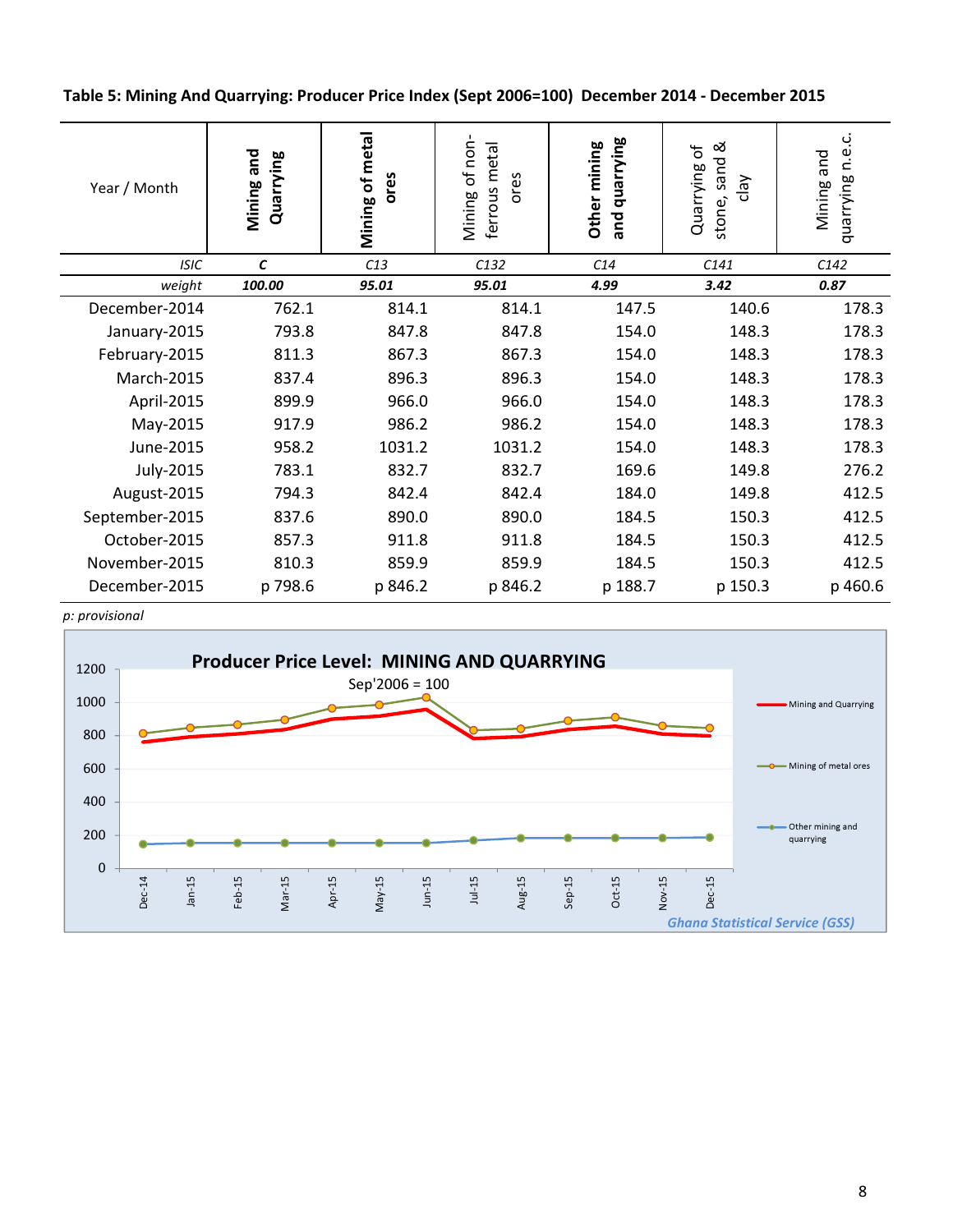Table 6: Mining and Quarrying: Yearly Change Rates for December 2014 - December 2015(%)

| Year / Month   | Mining and<br>Quarrying | Mining of metal<br>ores | of non<br>ferrous metal<br>ores<br>Mining | and quarrying<br>Other mining | sand &<br>Quarrying of<br>$\sqrt{e}$<br>stone, | ڹ<br>quarrying n.e<br>Mining and |
|----------------|-------------------------|-------------------------|-------------------------------------------|-------------------------------|------------------------------------------------|----------------------------------|
| <b>ISIC</b>    | $\mathbf{C}$            | C13                     | C132                                      | C14                           | C141                                           | C142                             |
| weight         | 100.00                  | 95.01                   | 95.01                                     | 4.99                          | 3.42                                           | 0.87                             |
| December-2014  | 43.3                    | 45.3                    | 45.3                                      | 0.6                           | $-1.7$                                         | 10.2                             |
| January-2015   | 36.4                    | 37.8                    | 37.8                                      | 6.5                           | 5.5                                            | 10.2                             |
| February-2015  | 29.3                    | 30.3                    | 30.3                                      | 6.5                           | 5.5                                            | 10.2                             |
| March-2015     | 23.0                    | 23.7                    | 23.7                                      | 6.5                           | 5.5                                            | 10.2                             |
| April-2015     | 27.1                    | 28.0                    | 28.0                                      | 6.5                           | 5.5                                            | 10.2                             |
| May-2015       | 25.4                    | 26.3                    | 26.3                                      | 6.5                           | 5.5                                            | 10.2                             |
| June-2015      | 30.0                    | 31.1                    | 31.1                                      | 6.5                           | 5.5                                            | 10.2                             |
| July-2015      | 1.5                     | 0.9                     | 0.9                                       | 17.3                          | 6.6                                            | 70.7                             |
| August-2015    | 1.7                     | 0.8                     | 0.8                                       | 24.7                          | 6.6                                            | 131.3                            |
| September-2015 | 5.0                     | 4.3                     | 4.3                                       | 25.1                          | 6.9                                            | 131.3                            |
| October-2015   | 8.7                     | 8.1                     | 8.1                                       | 25.1                          | 6.9                                            | 131.3                            |
| November-2015  | 7.3                     | 6.7                     | 6.7                                       | 25.1                          | 6.9                                            | 131.3                            |
| December-2015  | p 4.8                   | p 3.9                   | p 3.9                                     | p 27.9                        | p 6.9                                          | p 158.3                          |

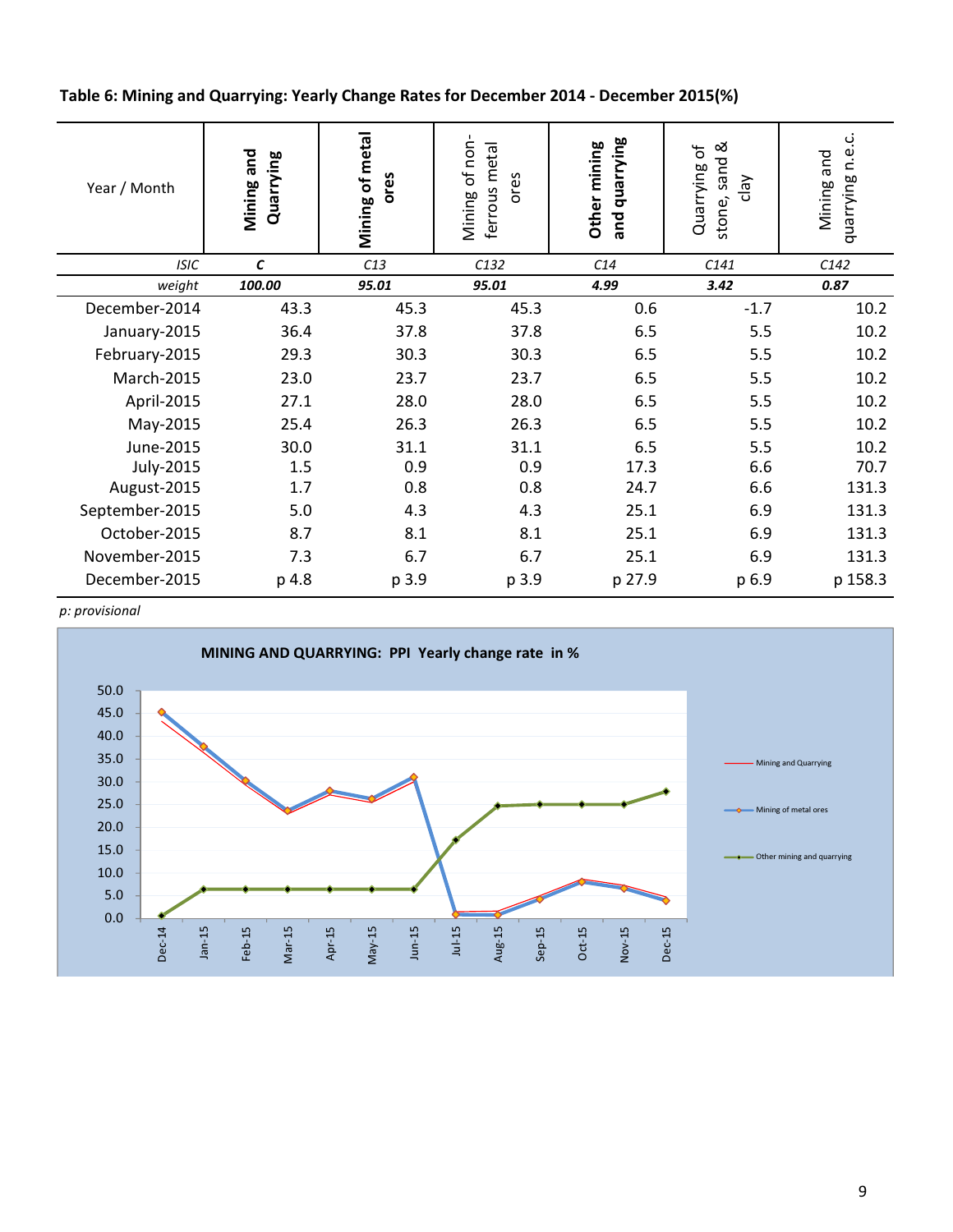Table 7: Mining and Quarrying: Monthly Change Rates for December 2014 - December 2015 (%)

| Year / Month   | Mining and<br>Quarrying | Mining of metal<br>ores | Mining of non<br>ferrous metal<br>ores | and quarrying<br>Other mining | stone, sand &<br>Quarrying of<br>$\sqrt{e}$ | quarrying n.e.c.<br>Mining and |
|----------------|-------------------------|-------------------------|----------------------------------------|-------------------------------|---------------------------------------------|--------------------------------|
| <b>ISIC</b>    | $\pmb{\mathcal{C}}$     | C13                     | C132                                   | C14                           | C141                                        | C142                           |
| weight         | 100.00                  | 95.01                   | 95.01                                  | 4.99                          | 3.42                                        | 0.87                           |
| December-2014  | 0.9                     | 1.0                     | 1.0                                    | 0.0                           | 0.0                                         | 0.0                            |
| January-2015   | 4.2                     | 4.1                     | 4.1                                    | 4.4                           | 5.5                                         | 0.0                            |
| February-2015  | 2.2                     | 2.3                     | 2.3                                    | 0.0                           | 0.0                                         | 0.0                            |
| March-2015     | 3.2                     | 3.3                     | 3.3                                    | 0.0                           | 0.0                                         | 0.0                            |
| April-2015     | 7.5                     | 7.8                     | 7.8                                    | 0.0                           | 0.0                                         | 0.0                            |
| May-2015       | 2.0                     | 2.1                     | 2.1                                    | 0.0                           | 0.0                                         | 0.0                            |
| June-2015      | 4.4                     | 4.6                     | 4.6                                    | 0.0                           | 0.0                                         | 0.0                            |
| July-2015      | $-18.3$                 | $-19.3$                 | $-19.3$                                | 10.2                          | 1.0                                         | 54.9                           |
| August-2015    | 1.4                     | 1.2                     | 1.2                                    | 8.5                           | 0.0                                         | 49.4                           |
| September-2015 | 5.4                     | 5.7                     | 5.7                                    | 0.3                           | 0.3                                         | 0.0                            |
| October-2015   | 2.4                     | 2.4                     | 2.4                                    | 0.0                           | 0.0                                         | 0.0                            |
| November-2015  | $-5.5$                  | $-5.7$                  | $-5.7$                                 | 0.0                           | 0.0                                         | 0.0                            |
| December-2015  | $p - 1.4$               | $p - 1.6$               | $p - 1.6$                              | p 2.3                         | p 0.0                                       | p 11.7                         |

p: provisional

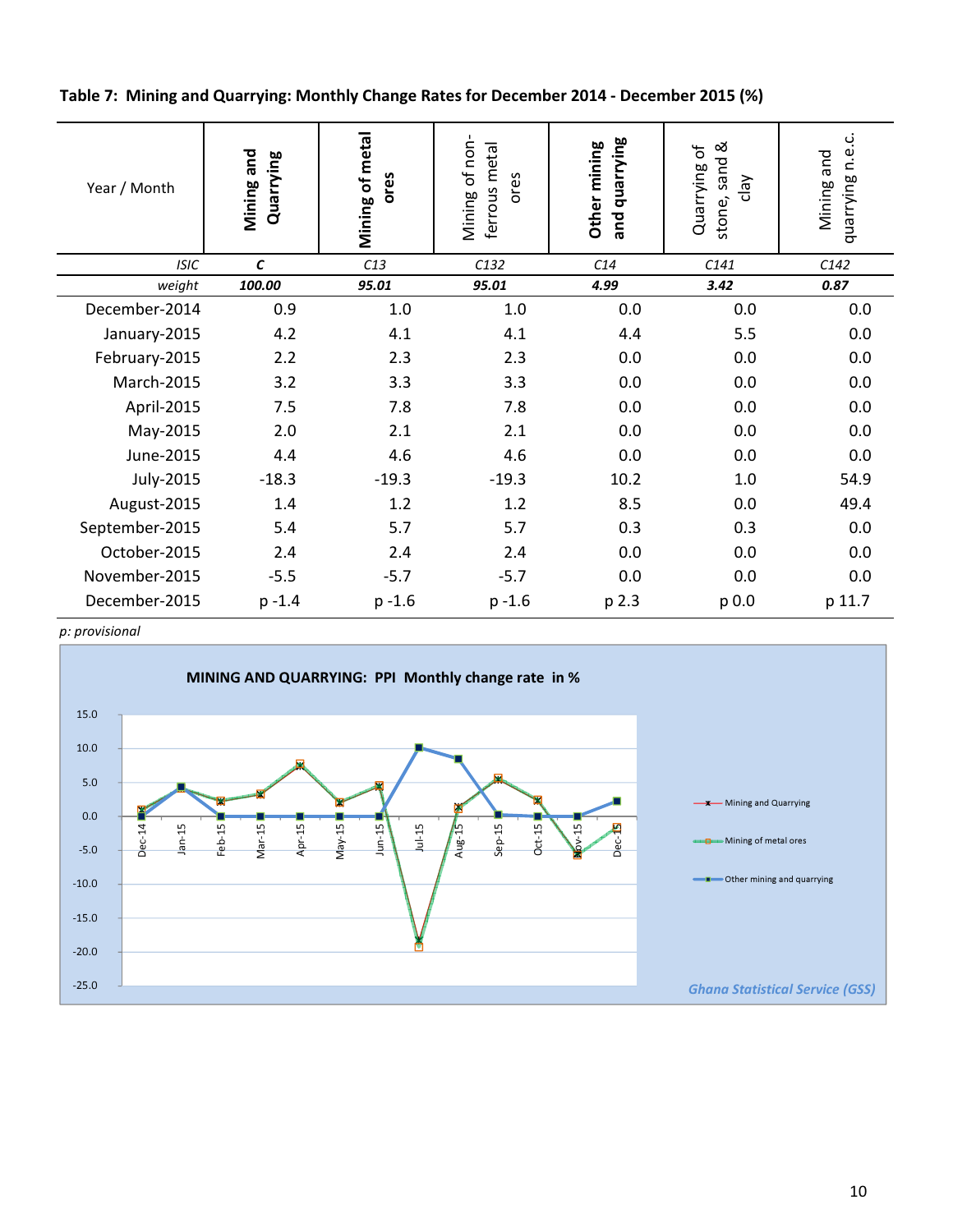| Table 8: Manufacturing Producer Price Index (Sept 2006=100) for December 2014 - December 2015 |
|-----------------------------------------------------------------------------------------------|
|-----------------------------------------------------------------------------------------------|

| Year / Month   | Manufacturing | Manufacture of food products and<br>beverages | of meat, fish, fruit, vegetables, oils and<br>Production, processing, preservation<br>fats | Manufacture of dairy products | starch products, and prepared animal<br>Manufacture of grain mill products,<br>feeds | Manufacture of other food products | Manufacture of beverages | Manufacture of textiles | Spinning, weaving and finishing of<br>textiles |
|----------------|---------------|-----------------------------------------------|--------------------------------------------------------------------------------------------|-------------------------------|--------------------------------------------------------------------------------------|------------------------------------|--------------------------|-------------------------|------------------------------------------------|
| <b>ISIC</b>    | D             | D <sub>15</sub>                               | D151                                                                                       | D152                          | D153                                                                                 | D154                               | D155                     | D17                     | D171                                           |
| weight         | 100           | 25.64                                         | 4.60                                                                                       | 4.31                          | 4.66                                                                                 | 4.80                               | 7.27                     | 4.27                    | 4.28                                           |
| December-2014  | 387.7         | 406.1                                         | 561.6                                                                                      | 354.0                         | 530.8                                                                                | 249.8                              | 403.1                    | 434.4                   | 434.4                                          |
| January-2015   | 378.4         | 405.9                                         | 562.8                                                                                      | 354.0                         | 530.8                                                                                | 247.8                              | 403.1                    | 434.4                   | 434.4                                          |
| February-2015  | 384.0         | 422.8                                         | 563.8                                                                                      | 354.0                         | 520.7                                                                                | 368.2                              | 403.1                    | 434.4                   | 434.4                                          |
| March-2015     | 386.2         | 432.1                                         | 618.7                                                                                      | 354.0                         | 525.2                                                                                | 370.0                              | 411.6                    | 434.4                   | 434.4                                          |
| April-2015     | 390.3         | 435.1                                         | 648.9                                                                                      | 354.0                         | 516.9                                                                                | 378.0                              | 411.6                    | 445.6                   | 445.6                                          |
| May-2015       | 392.8         | 441.5                                         | 653.8                                                                                      | 354.0                         | 516.9                                                                                | 427.2                              | 411.6                    | 445.6                   | 445.6                                          |
| June-2015      | 413.8         | 448.0                                         | 699.7                                                                                      | 352.0                         | 516.9                                                                                | 441.2                              | 415.3                    | 466.8                   | 466.8                                          |
| July-2015      | 424.3         | 432.3                                         | 598.1                                                                                      | 352.0                         | 548.6                                                                                | 439.0                              | 383.2                    | 482.0                   | 482.0                                          |
| August-2015    | 399.2         | 439.6                                         | 632.5                                                                                      | 352.0                         | 565.1                                                                                | 451.1                              | 383.2                    | 482.0                   | 482.0                                          |
| September-2015 | 407.3         | 435.6                                         | 590.9                                                                                      | 352.0                         | 565.1                                                                                | 456.4                              | 383.2                    | 485.4                   | 485.4                                          |
| October-2015   | 401.7         | 436.8                                         | 602.0                                                                                      | 352.0                         | 565.1                                                                                | 456.4                              | 383.2                    | 482.0                   | 482.0                                          |
| November-2015  | 402.5         | 438.5                                         | 603.4                                                                                      | 352.0                         | 565.1                                                                                | 465.8                              | 384.9                    | 484.2                   | 484.2                                          |
| December-2015  | p 401.2       | p 436.5                                       | p 607.3                                                                                    | p 352.0                       | p 565.1                                                                              | p 465.8                            | p 377.1                  | p 484.6                 | p 484.6                                        |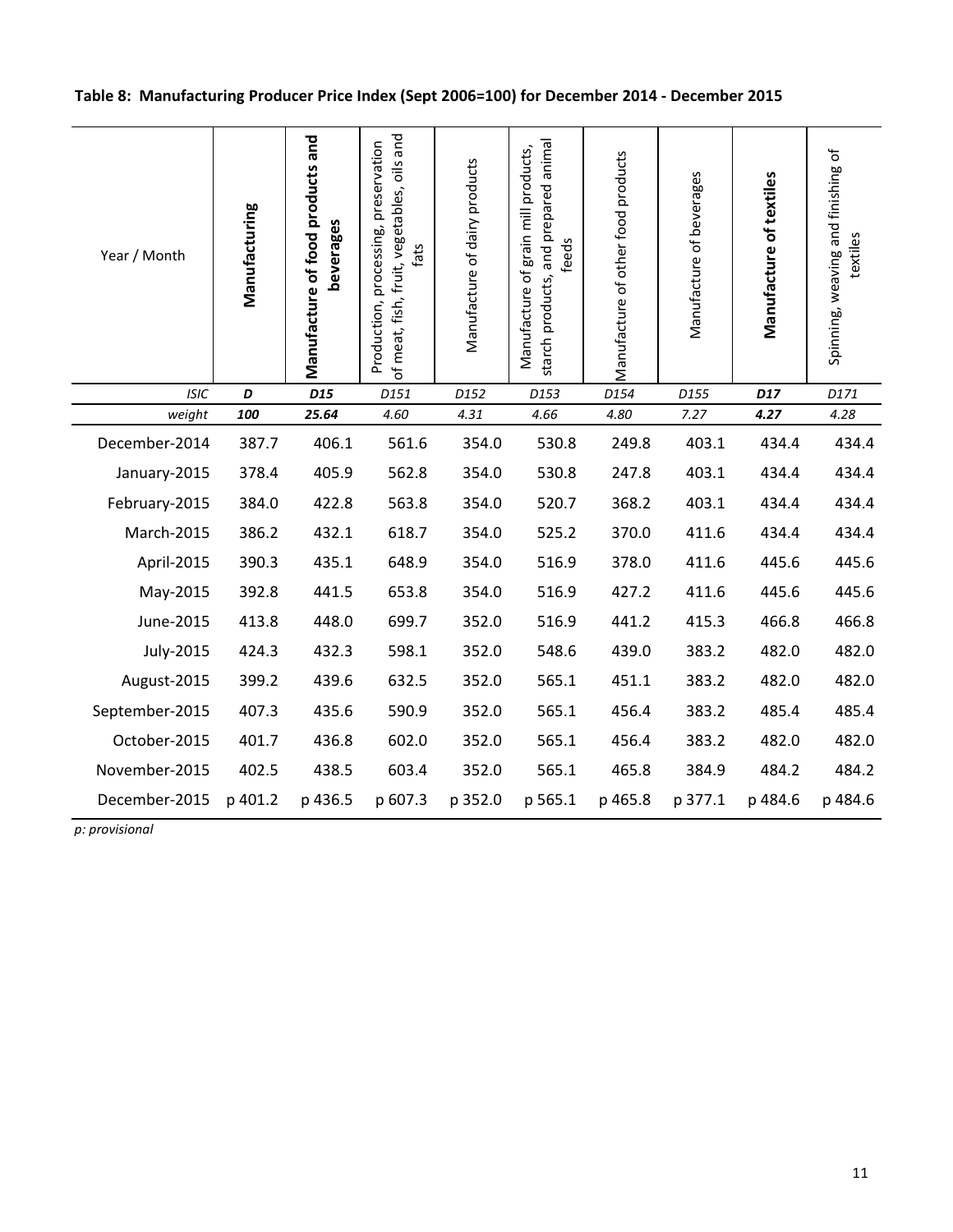| Year / Month   | Tanning of leather; manu facture of<br>luggage, etc | Manufacture of footwear | Manufacture of wood an of articles of<br>straw etc. | Sawmilling and planing of wood | Manufacture of products of wood,<br>cork, straw etc. | and paper<br>Manufacture of paper<br>products | Manufacture of paper and paper<br>products | Publishing, printing and reproduction<br>of rec. media | Publishing | $\vdots$<br>Printing and service activities |
|----------------|-----------------------------------------------------|-------------------------|-----------------------------------------------------|--------------------------------|------------------------------------------------------|-----------------------------------------------|--------------------------------------------|--------------------------------------------------------|------------|---------------------------------------------|
| <b>ISIC</b>    | D <sub>19</sub>                                     | D192                    | D20                                                 | D201                           | D202                                                 | D21                                           | D210                                       | D <sub>22</sub>                                        | D221       | D222                                        |
| weight         | 0.12                                                | 0.12                    | 9.03                                                | 4.94                           | 4.10                                                 | 0.62                                          | 0.62                                       | 1.14                                                   | $0.40\,$   | 0.74                                        |
| December-2014  | 368.0                                               | 368.0                   | 226.2                                               | 221.9                          | 237.6                                                | 304.7                                         | 304.7                                      | 585.4                                                  | 665.2      | 544.5                                       |
| January-2015   | 276.3                                               | 276.3                   | 226.7                                               | 221.9                          | 239.9                                                | 376.4                                         | 376.4                                      | 595.5                                                  | 665.2      | 560.6                                       |
| February-2015  | 279.8                                               | 279.8                   | 226.5                                               | 221.9                          | 239.0                                                | 376.4                                         | 376.4                                      | 597.5                                                  | 665.2      | 563.6                                       |
| March-2015     | 325.5                                               | 325.5                   | 227.4                                               | 221.9                          | 242.0                                                | 381.9                                         | 381.9                                      | 597.5                                                  | 665.2      | 563.6                                       |
| April-2015     | 325.5                                               | 325.5                   | 228.2                                               | 222.5                          | 242.0                                                | 395.4                                         | 395.4                                      | 760.3                                                  | 665.2      | 879.1                                       |
| May-2015       | 325.5                                               | 325.5                   | 228.2                                               | 222.5                          | 242.1                                                | 396.1                                         | 396.1                                      | 760.3                                                  | 665.2      | 879.1                                       |
| June-2015      | 378.8                                               | 378.8                   | 228.8                                               | 222.5                          | 244.1                                                | 421.2                                         | 421.2                                      | 760.3                                                  | 665.2      | 879.1                                       |
| July-2015      | 378.8                                               | 378.8                   | 227.6                                               | 222.0                          | 242.6                                                | 419.1                                         | 419.1                                      | 715.8                                                  | 665.2      | 745.0                                       |
| August-2015    | 378.8                                               | 378.8                   | 215.4                                               | 205.9                          | 244.9                                                | 424.7                                         | 424.7                                      | 723.4                                                  | 665.2      | 757.4                                       |
| September-2015 | 379.9                                               | 379.9                   | 215.8                                               | 205.9                          | 246.7                                                | 497.5                                         | 497.5                                      | 712.2                                                  | 665.2      | 739.3                                       |
| October-2015   | 379.9                                               | 379.9                   | 229.0                                               | 221.8                          | 250.7                                                | 497.1                                         | 497.1                                      | 712.6                                                  | 665.2      | 739.9                                       |
| November-2015  | 379.9                                               | 379.9                   | 229.0                                               | 221.8                          | 250.7                                                | 497.1                                         | 497.1                                      | 712.6                                                  | 665.2      | 739.9                                       |
| December-2015  | p 379.9                                             | p 379.9                 | p 234.9                                             | p 228.6                        | p 253.8                                              | p 521.6                                       | p 521.6                                    | p 712.6                                                | p 665.2    | p 739.9                                     |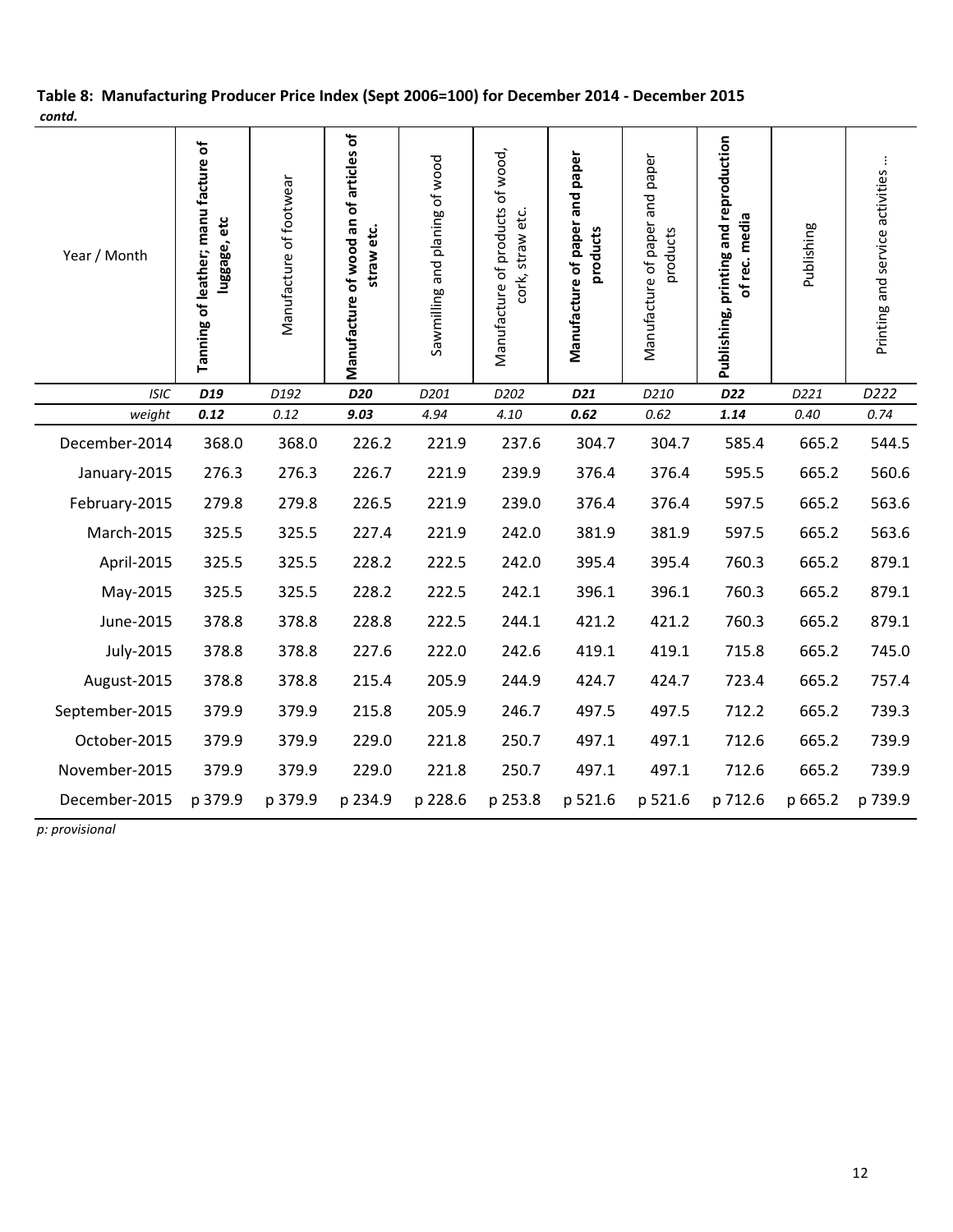| Year / Month   | Manufacture of coke, refined<br>petroleum products etc. | Manufacture of refined petroleum<br>products | Manufacture of chemicals and<br>chemical products | Manufacture of basic chemicals | Manufacture of other chemical<br>products | Manufacture of man-made fibres | Manufacture of rubber and plastics<br>products | Manufacture of rubber products | Manufacture of plastics products |
|----------------|---------------------------------------------------------|----------------------------------------------|---------------------------------------------------|--------------------------------|-------------------------------------------|--------------------------------|------------------------------------------------|--------------------------------|----------------------------------|
| <b>ISIC</b>    | D <sub>23</sub>                                         | D232                                         | D <sub>24</sub>                                   | D241                           | D242                                      | D243                           | D <sub>25</sub>                                | D251                           | D252                             |
| weight         | 22.94                                                   | 22.94                                        | 10.15                                             | 0.54                           | 9.45                                      | 0.16                           | 3.90                                           | 0.76                           | 3.14                             |
| December-2014  | 421.2                                                   | 421.2                                        | 295.4                                             | 427.3                          | 298.7                                     | 109.6                          | 319.2                                          | 243.4                          | 339.4                            |
| January-2015   | 366.7                                                   | 366.7                                        | 293.8                                             | 427.3                          | 297.1                                     | 109.6                          | 343.5                                          | 245.3                          | 369.0                            |
| February-2015  | 368.1                                                   | 368.1                                        | 293.1                                             | 357.8                          | 297.1                                     | 109.6                          | 355.1                                          | 239.6                          | 386.1                            |
| March-2015     | 359.6                                                   | 359.6                                        | 293.1                                             | 357.8                          | 297.1                                     | 109.6                          | 371.0                                          | 242.5                          | 406.1                            |
| April-2015     | 361.1                                                   | 361.1                                        | 309.9                                             | 357.8                          | 314.9                                     | 109.6                          | 372.4                                          | 245.0                          | 407.1                            |
| May-2015       | 362.8                                                   | 362.8                                        | 309.5                                             | 357.8                          | 314.3                                     | 109.6                          | 382.6                                          | 273.1                          | 411.0                            |
| June-2015      | 402.2                                                   | 402.2                                        | 324.1                                             | 357.8                          | 329.5                                     | 109.6                          | 418.9                                          | 295.0                          | 451.3                            |
| July-2015      | 468.1                                                   | 468.1                                        | 327.0                                             | 357.8                          | 332.6                                     | 109.6                          | 401.6                                          | 294.7                          | 429.0                            |
| August-2015    | 360.3                                                   | 360.3                                        | 328.3                                             | 357.8                          | 334.0                                     | 109.6                          | 403.9                                          | 299.2                          | 430.6                            |
| September-2015 | 364.6                                                   | 364.6                                        | 402.3                                             | 357.8                          | 411.8                                     | 109.6                          | 400.0                                          | 298.1                          | 425.9                            |
| October-2015   | 330.5                                                   | 330.5                                        | 402.3                                             | 357.8                          | 411.8                                     | 109.6                          | 410.8                                          | 326.8                          | 425.8                            |
| November-2015  | 330.3                                                   | 330.3                                        | 406.6                                             | 357.8                          | 416.3                                     | 109.6                          | 411.0                                          | 327.3                          | 425.9                            |
| December-2015  | p 329.5                                                 | p 329.5                                      | p 409.7                                           | p 357.8                        | p 419.6                                   | p 109.6                        | p 409.1                                        | p 316.3                        | p 425.9                          |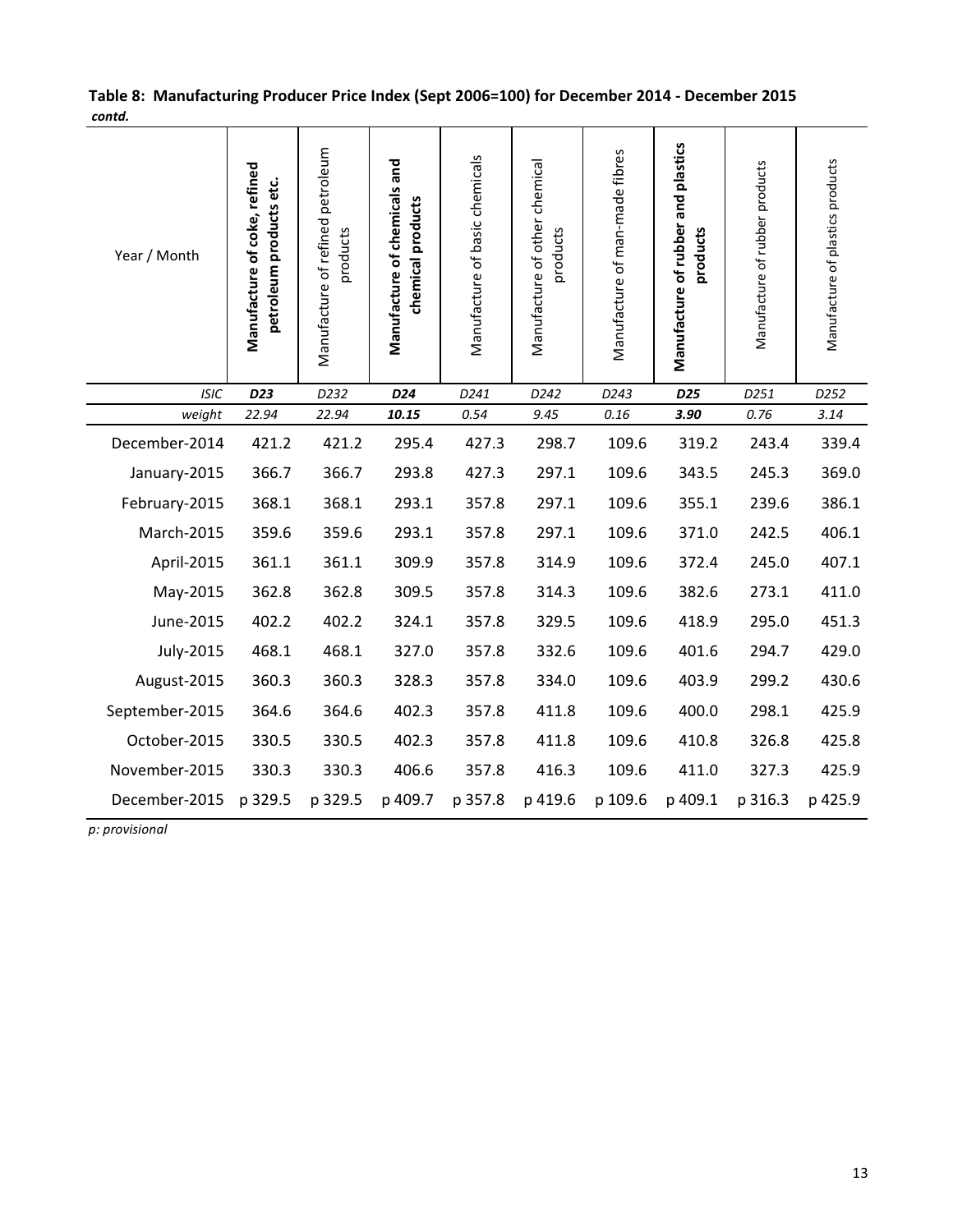| Year / Month   | Manufacture of other non-metallic<br>min. products | Manufacture of non-metallic mineral<br>products n.e.c. | Manufacture of basic metals | Manufacture of basic iron and steel | Manufacture of basic precious and<br>non-ferrous metals | Manufacture of fabricated metal<br>products, | Manufacture of structural metal<br>$\vdots$<br>products, tanks, reservoirs | Manufacture of other fabricated metal<br>products | Manufacture of machinery  n.e.c. | Manufacture of special-purpose machinery |
|----------------|----------------------------------------------------|--------------------------------------------------------|-----------------------------|-------------------------------------|---------------------------------------------------------|----------------------------------------------|----------------------------------------------------------------------------|---------------------------------------------------|----------------------------------|------------------------------------------|
| <b>ISIC</b>    | D <sub>26</sub>                                    | D269                                                   | D <sub>27</sub>             | D271                                | D272                                                    | D28                                          | D281                                                                       | D289                                              | D29                              | D <sub>292</sub>                         |
| weight         | 8.20                                               | 8.20                                                   | 5.02                        | 2.02                                | 2.65                                                    | 3.70                                         | 1.55                                                                       | 2.15                                              | 0.42                             | 0.42                                     |
| December-2014  | 462.5                                              | 462.5                                                  | 371.3                       | 462.9                               | 313.9                                                   | 507.3                                        | 465.0                                                                      | 539.8                                             | 676.2                            | 676.2                                    |
| January-2015   | 457.5                                              | 457.5                                                  | 371.3                       | 462.9                               | 313.9                                                   | 513.3                                        | 475.2                                                                      | 542.8                                             | 676.2                            | 676.2                                    |
| February-2015  | 457.7                                              | 457.7                                                  | 373.5                       | 464.2                               | 316.6                                                   | 513.3                                        | 475.1                                                                      | 543.0                                             | 676.2                            | 676.2                                    |
| March-2015     | 458.8                                              | 458.8                                                  | 379.2                       | 465.9                               | 324.2                                                   | 512.8                                        | 475.0                                                                      | 542.1                                             | 714.3                            | 714.3                                    |
| April-2015     | 446.1                                              | 446.1                                                  | 367.3                       | 421.1                               | 331.0                                                   | 555.8                                        | 536.6                                                                      | 569.0                                             | 714.3                            | 714.3                                    |
| May-2015       | 446.1                                              | 446.1                                                  | 369.1                       | 421.6                               | 333.5                                                   | 568.2                                        | 555.1                                                                      | 577.1                                             | 714.3                            | 714.3                                    |
| June-2015      | 475.0                                              | 475.0                                                  | 382.2                       | 420.6                               | 355.3                                                   | 601.3                                        | 577.2                                                                      | 617.9                                             | 714.3                            | 714.3                                    |
| July-2015      | 482.4                                              | 482.4                                                  | 373.1                       | 406.3                               | 349.7                                                   | 568.9                                        | 508.3                                                                      | 617.0                                             | 714.3                            | 714.3                                    |
| August-2015    | 482.5                                              | 482.5                                                  | 380.8                       | 408.2                               | 361.1                                                   | 569.7                                        | 508.3                                                                      | 618.5                                             | 714.3                            | 714.3                                    |
| September-2015 | 479.2                                              | 479.2                                                  | 373.1                       | 407.8                               | 348.6                                                   | 572.4                                        | 511.3                                                                      | 620.9                                             | 714.3                            | 714.3                                    |
| October-2015   | 479.6                                              | 479.6                                                  | 372.7                       | 407.8                               | 348.0                                                   | 644.3                                        | 584.4                                                                      | 687.1                                             | 714.3                            | 714.3                                    |
| November-2015  | 479.6                                              | 479.6                                                  | 370.4                       | 407.8                               | 344.2                                                   | 644.3                                        | 584.4                                                                      | 687.1                                             | 714.3                            | 714.3                                    |
| December-2015  | p 481.1                                            | p 481.1                                                | p 351.4                     | p 366.1                             | p 340.7                                                 | p 608.6                                      | p 513.3                                                                    | p 687.1                                           | p 714.3                          | p 714.3                                  |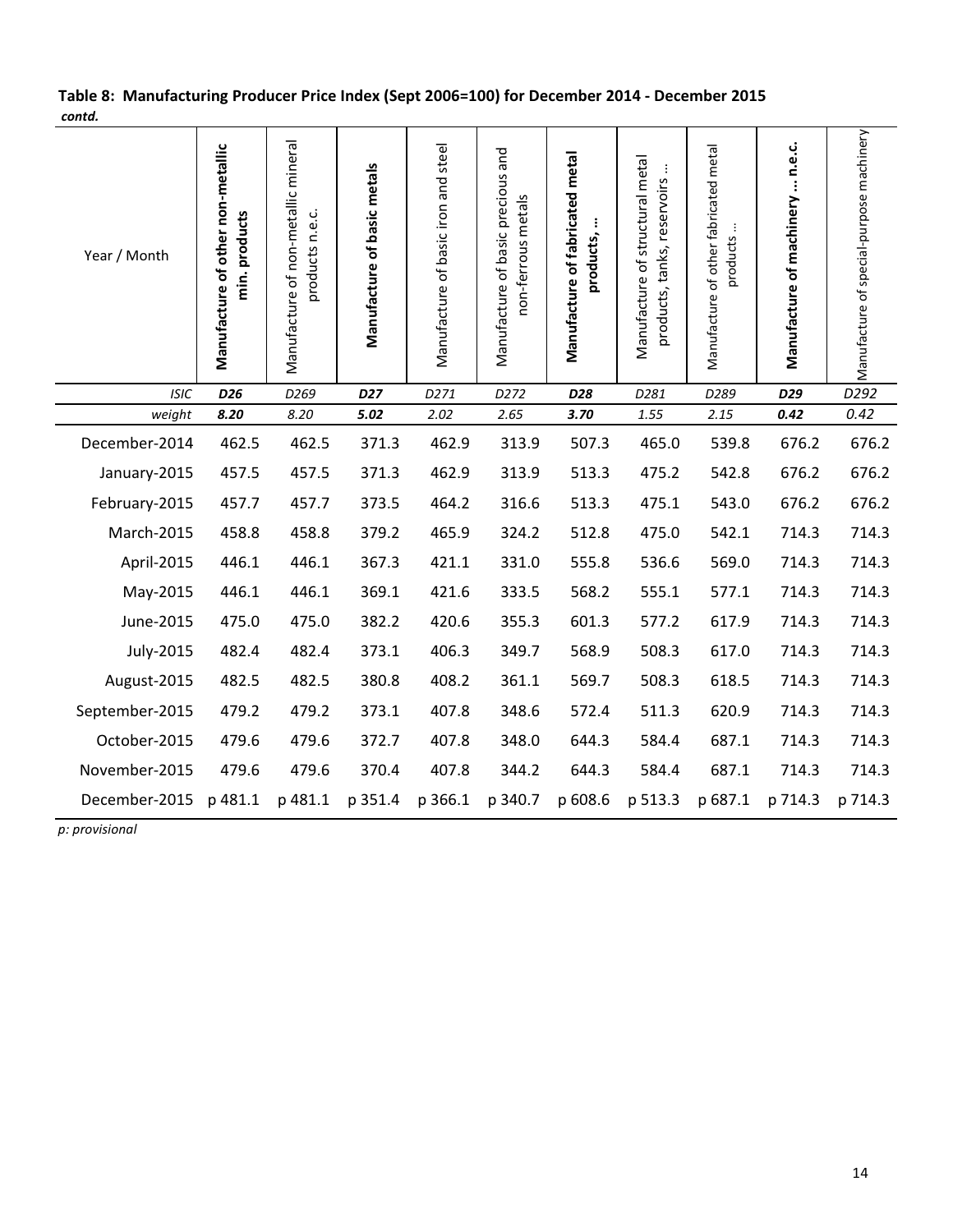| Year / Month   | Manufacture of electrical machinery<br>and apparatus n.e.c. | Manufacture of insulated wire and<br>cable | Manufacture of motor vehicles,<br>trailers and semi-trailers | vehicles, trailers and semi-trailers<br>Manufacture of bodies for motor | Manufacture of furniture;<br>manufacturing n.e.c. | Manufacture of furniture | Manufacturing n.e.c. |  |
|----------------|-------------------------------------------------------------|--------------------------------------------|--------------------------------------------------------------|-------------------------------------------------------------------------|---------------------------------------------------|--------------------------|----------------------|--|
| <b>ISIC</b>    | D31                                                         | D313                                       | D34                                                          | D342                                                                    | D36                                               | D361                     | D369                 |  |
| weight         | 0.41                                                        | 0.41                                       | 0.05                                                         | 0.05                                                                    | 2.44                                              | 2.33                     | 0.11                 |  |
| December-2014  | 239.7                                                       | 239.7                                      | 387.7                                                        | 387.7                                                                   | 457.0                                             | 456.1                    | 485.4                |  |
| January-2015   | 275.1                                                       | 275.1                                      | 362.9                                                        | 362.9                                                                   | 458.9                                             | 458.1                    | 485.4                |  |
| February-2015  | 275.3                                                       | 275.3                                      | 369.0                                                        | 369.0                                                                   | 475.0                                             | 474.7                    | 485.4                |  |
| March-2015     | 279.3                                                       | 279.3                                      | 376.3                                                        | 376.3                                                                   | 504.6                                             | 505.2                    | 485.4                |  |
| April-2015     | 279.4                                                       | 279.4                                      | 397.3                                                        | 397.3                                                                   | 504.6                                             | 505.2                    | 485.4                |  |
| May-2015       | 279.5                                                       | 279.5                                      | 420.6                                                        | 420.6                                                                   | 508.4                                             | 509.1                    | 485.4                |  |
| June-2015      | 282.0                                                       | 282.0                                      | 454.8                                                        | 454.8                                                                   | 534.9                                             | 536.5                    | 485.4                |  |
| July-2015      | 298.8                                                       | 298.8                                      | 355.5                                                        | 355.5                                                                   | 531.8                                             | 533.2                    | 485.4                |  |
| August-2015    | 298.9                                                       | 298.9                                      | 373.0                                                        | 373.0                                                                   | 535.0                                             | 536.5                    | 485.4                |  |
| September-2015 | 298.9                                                       | 298.9                                      | 365.5                                                        | 365.5                                                                   | 549.9                                             | 551.7                    | 491.0                |  |
| October-2015   | 298.9                                                       | 298.9                                      | 391.3                                                        | 391.3                                                                   | 553.7                                             | 552.7                    | 588.7                |  |
| November-2015  | 298.9                                                       | 298.9                                      | 393.8                                                        | 393.8                                                                   | 555.3                                             | 554.4                    | 588.7                |  |
| December-2015  | p 298.9                                                     | p 298.9                                    | p 398.7                                                      | p 398.7                                                                 | p 553.6                                           | p 552.6                  | p 588.7              |  |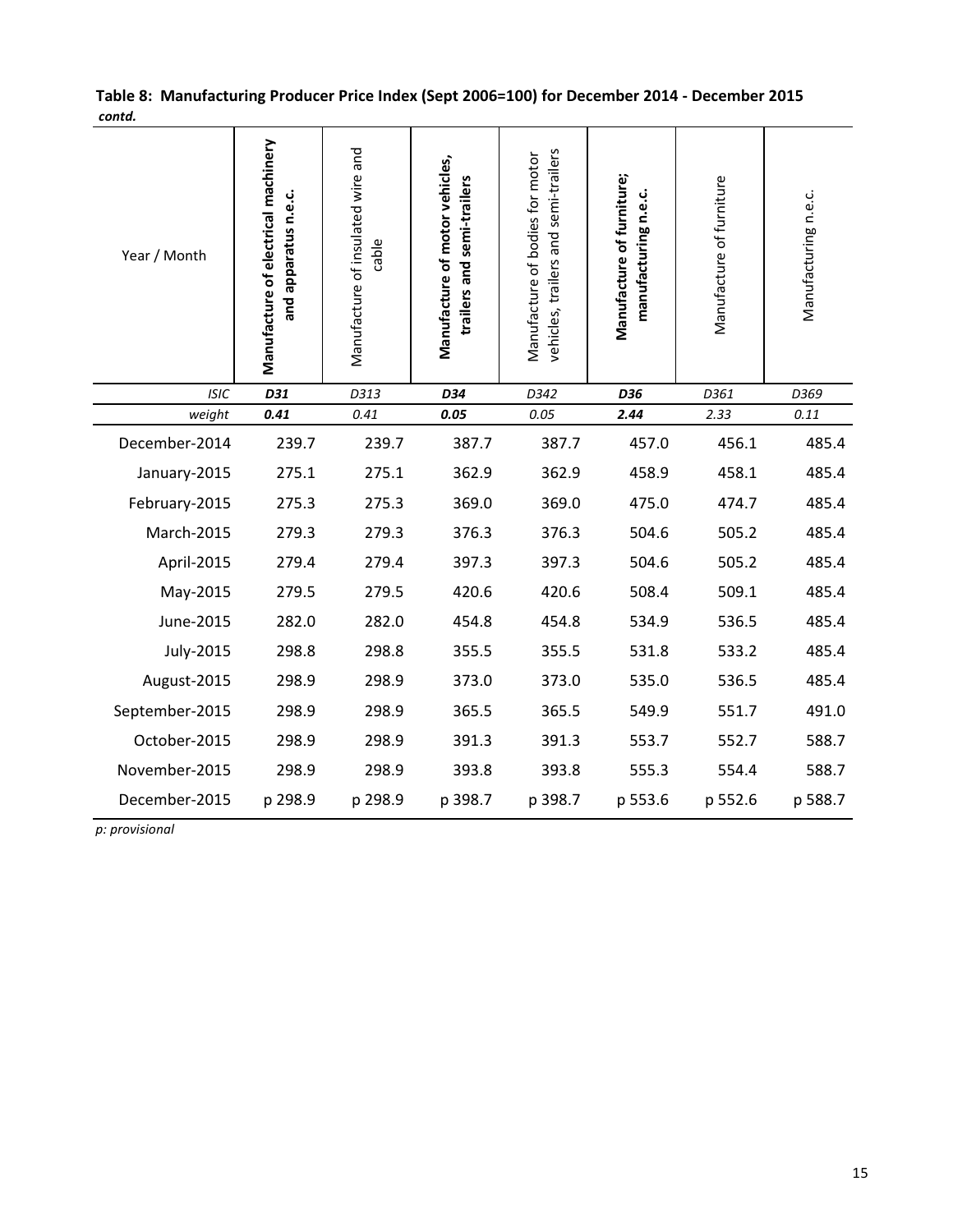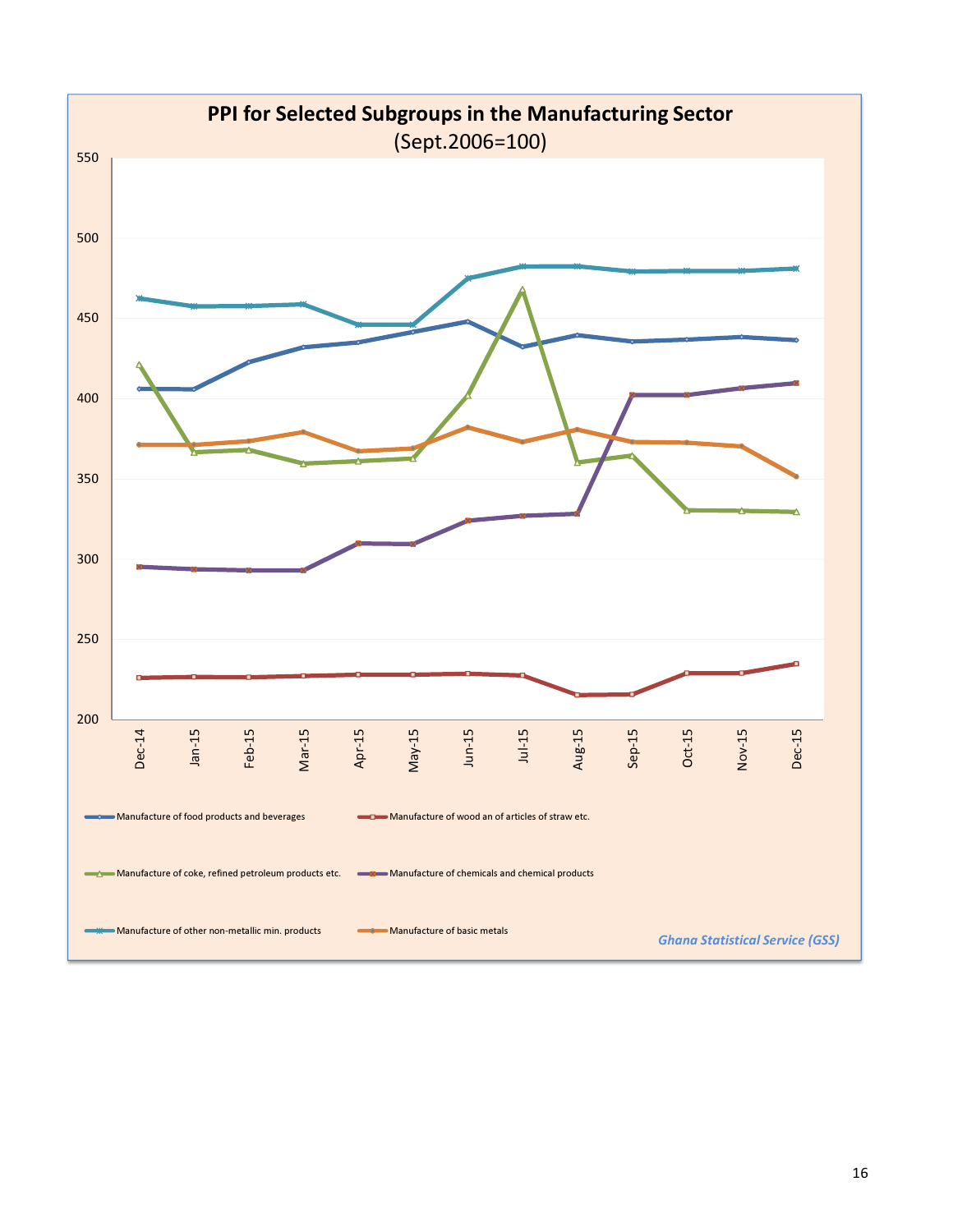# Table 9: Manufacturing: Yearly Change Rates for December 2014 - December 2015 (%)

| Year / Month   | Manufacturing | Manufacture of food products and<br>beverages | Production, processing, preservation<br>of meat, fish, fruit, vegetables, oils<br>and fats | Manufacture of dairy products | starch products, and prepared anima<br>Manufacture of grain mill products,<br>feeds | Manufacture of other food products | Manufacture of beverages | Manufacture of textiles | Spinning, weaving and finishing of<br>textiles |
|----------------|---------------|-----------------------------------------------|--------------------------------------------------------------------------------------------|-------------------------------|-------------------------------------------------------------------------------------|------------------------------------|--------------------------|-------------------------|------------------------------------------------|
| <b>ISIC</b>    | D             | D <sub>15</sub>                               | D151                                                                                       | D152                          | D153                                                                                | D154                               | D155                     | D17                     | D171                                           |
| weight         | 100           | 25.64                                         | 4.60                                                                                       | 4.31                          | 4.66                                                                                | 4.80                               | 7.27                     | 4.27                    | 4.28                                           |
| December-2014  | 33.1          | 25.2                                          | 46.3                                                                                       | 23.6                          | 45.8                                                                                | $-16.3$                            | 24.2                     | 38.6                    | 38.6                                           |
| January-2015   | 22.6          | 21.2                                          | 35.8                                                                                       | 18.6                          | 42.5                                                                                | $-16.9$                            | 22.4                     | 34.8                    | 34.8                                           |
| February-2015  | 21.5          | 24.0                                          | 28.6                                                                                       | 18.6                          | 36.8                                                                                | 17.2                               | 22.4                     | 34.8                    | 34.8                                           |
| March-2015     | 19.2          | 23.9                                          | 32.2                                                                                       | 17.0                          | 34.3                                                                                | 14.2                               | 24.9                     | 34.8                    | 34.8                                           |
| April-2015     | 17.2          | 23.4                                          | 31.7                                                                                       | 17.0                          | 32.2                                                                                | 13.3                               | 24.9                     | 38.2                    | 38.2                                           |
| May-2015       | 16.7          | 24.3                                          | 26.4                                                                                       | 17.0                          | 32.2                                                                                | 27.7                               | 24.9                     | 38.2                    | 38.2                                           |
| June-2015      | 21.9          | 25.3                                          | 32.7                                                                                       | 16.3                          | 32.2                                                                                | 28.0                               | 26.0                     | 44.3                    | 44.3                                           |
| July-2015      | 12.9          | 13.4                                          | 10.5                                                                                       | 16.3                          | 5.7                                                                                 | 22.1                               | 13.5                     | 49.0                    | 49.0                                           |
| August-2015    | 3.5           | 15.1                                          | 13.7                                                                                       | 16.3                          | 8.9                                                                                 | 74.9                               | 0.1                      | 33.9                    | 33.9                                           |
| September-2015 | 4.2           | 11.6                                          | 6.5                                                                                        | 16.3                          | 0.3                                                                                 | 75.6                               | $-2.6$                   | 34.9                    | 34.9                                           |
| October-2015   | 1.2           | 8.6                                           | 12.7                                                                                       | $-0.6$                        | 0.3                                                                                 | 81.9                               | $-2.6$                   | 33.9                    | 33.9                                           |
| November-2015  | 1.7           | 9.6                                           | 12.0                                                                                       | $-0.6$                        | 5.4                                                                                 | 86.5                               | $-3.1$                   | 34.5                    | 34.5                                           |
| December-2015  | p 3.5         | p 7.5                                         | p 8.1                                                                                      | $-p 0.6$                      | p 6.5                                                                               | p 86.5                             | $-p6.4$                  | p 11.6                  | p 11.6                                         |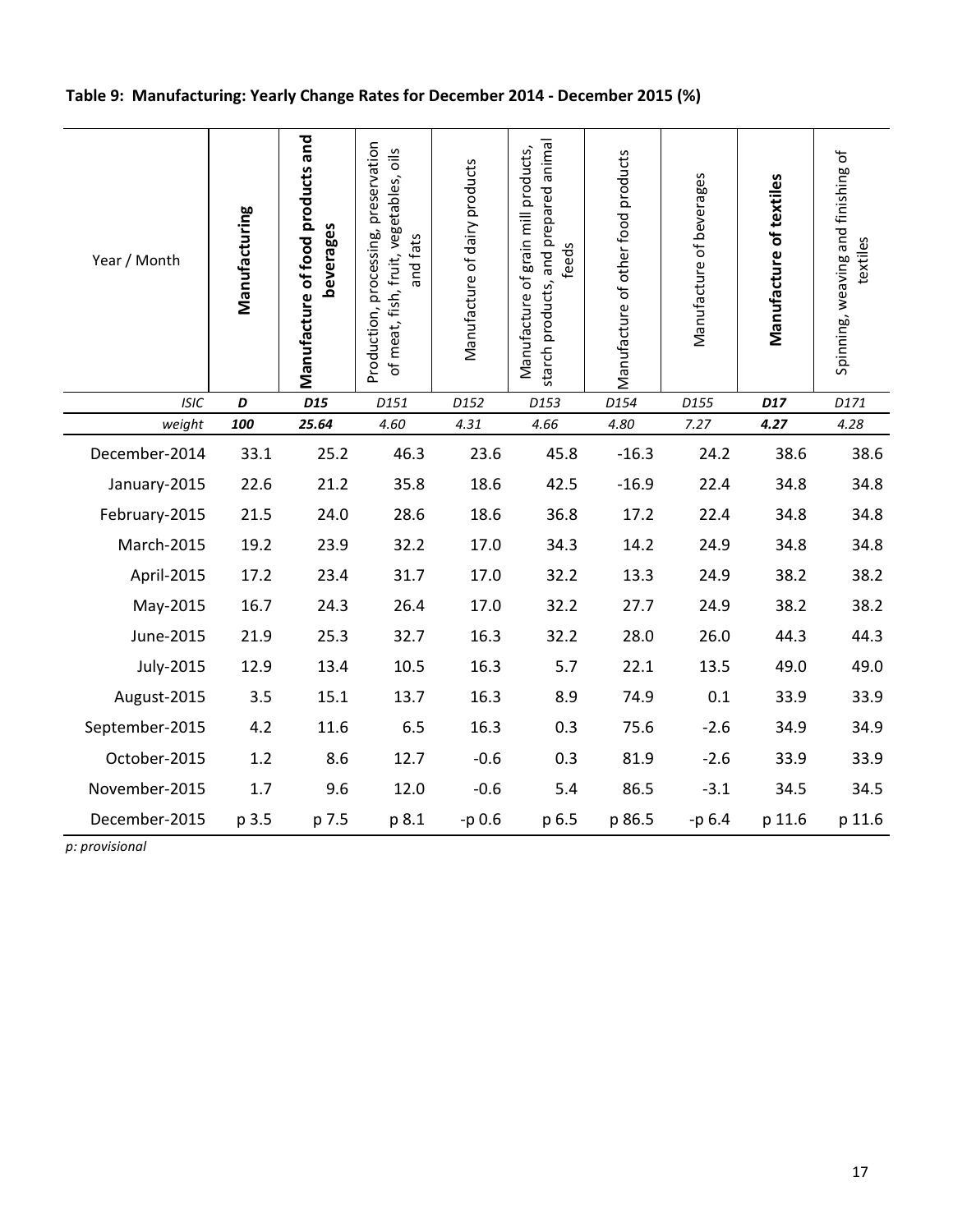## Table 9: Manufacturing Producer Price Index Yearly Change Rates for December 2014 - December 2015 (%) contd.

| Year / Month   | Tanning of leather; manufacture of<br>luggage, etc | Manufacture of footwear | Manufacture of wood and of articles<br>of straw etc. | Sawmilling and planing of wood | Manufacture of products of wood,<br>cork, straw etc. | Manufacture of paper and paper<br>products | Manufacture of paper and paper<br>products | Publishing, printing and reproduction<br>of rec. media | Publishing | ÷<br>Printing and service activities |
|----------------|----------------------------------------------------|-------------------------|------------------------------------------------------|--------------------------------|------------------------------------------------------|--------------------------------------------|--------------------------------------------|--------------------------------------------------------|------------|--------------------------------------|
| <b>ISIC</b>    | D <sub>19</sub>                                    | D192                    | D20                                                  | D201                           | D202                                                 | D <sub>21</sub>                            | D210                                       | D22                                                    | D221       | D222                                 |
| weight         | 0.12                                               | 0.12                    | 9.03                                                 | 4.94                           | 4.10                                                 | 0.62                                       | 0.62                                       | 1.14                                                   | 0.40       | 0.74                                 |
| December-2014  | 21.7                                               | 21.7                    | 7.2                                                  | 8.2                            | 3.9                                                  | 29.7                                       | 29.7                                       | 22.5                                                   | 33.0       | 16.7                                 |
| January-2015   | $-14.5$                                            | $-14.5$                 | 7.4                                                  | 8.2                            | 4.7                                                  | 47.7                                       | 47.7                                       | 24.1                                                   | 33.0       | 19.5                                 |
| February-2015  | $-13.4$                                            | $-13.4$                 | 7.2                                                  | 8.2                            | 4.0                                                  | 47.9                                       | 47.9                                       | 22.1                                                   | 33.0       | 16.6                                 |
| March-2015     | 0.8                                                | 0.8                     | 3.5                                                  | 2.6                            | 5.1                                                  | 50.1                                       | 50.1                                       | 22.1                                                   | 33.0       | 16.6                                 |
| April-2015     | 3.9                                                | 3.9                     | 8.2                                                  | 8.5                            | 6.1                                                  | 55.4                                       | 55.4                                       | 55.2                                                   | 33.0       | 81.5                                 |
| May-2015       | 3.9                                                | 3.9                     | 7.6                                                  | 8.1                            | 4.9                                                  | 55.6                                       | 55.6                                       | 50.4                                                   | 33.0       | 72.8                                 |
| June-2015      | 2.0                                                | 2.0                     | 7.4                                                  | 8.1                            | 4.1                                                  | 52.3                                       | 52.3                                       | 48.4                                                   | 33.0       | 69.3                                 |
| July-2015      | 0.5                                                | 0.5                     | 6.9                                                  | 7.8                            | 3.5                                                  | 46.7                                       | 46.7                                       | 35.5                                                   | 33.0       | 36.9                                 |
| August-2015    | 0.5                                                | 0.5                     | 1.1                                                  | 0.0                            | 4.4                                                  | 48.7                                       | 48.7                                       | 37.0                                                   | 33.0       | 39.2                                 |
| September-2015 | 0.3                                                | 0.3                     | 1.1                                                  | 0.1                            | 4.0                                                  | 74.2                                       | 74.2                                       | 34.1                                                   | 33.0       | 34.7                                 |
| October-2015   | 0.7                                                | 0.7                     | 1.3                                                  | 0.0                            | 5.5                                                  | 74.0                                       | 74.0                                       | 34.2                                                   | 33.0       | 34.8                                 |
| November-2015  | 0.7                                                | 0.7                     | 1.3                                                  | 0.0                            | 5.5                                                  | 67.2                                       | 67.2                                       | 21.3                                                   | 0.0        | 34.8                                 |
| December-2015  | p 3.3                                              | p 3.3                   | p 3.9                                                | p 3.0                          | p 6.8                                                | p 71.2                                     | p 71.2                                     | p 21.7                                                 | p 0.0      | p 35.9                               |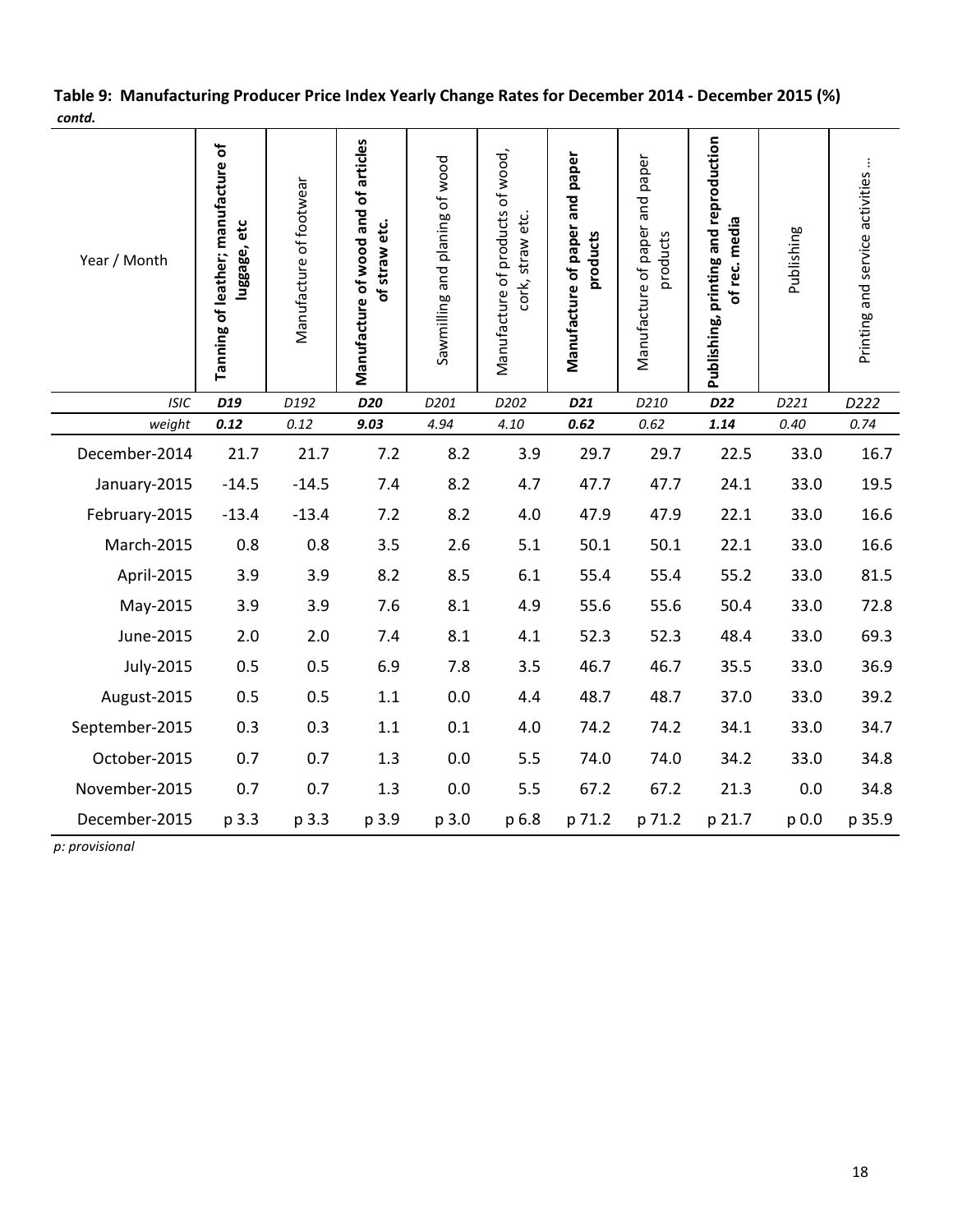## Table 9: Manufacturing: Yearly Change Rates for December 2014 - December 2015 (%) contd.

| Year / Month   | Manufacture of coke, refined<br>petroleum products etc. | Manufacture of refined petroleum<br>products | Manufacture of chemicals and<br>chemical products | Manufacture of basic chemicals | Manufacture of other chemical<br>products | Manufacture of man-made fibres | Manufacture of rubber and plastic<br>products | Manufacture of rubber products | Manufacture of plastics products |
|----------------|---------------------------------------------------------|----------------------------------------------|---------------------------------------------------|--------------------------------|-------------------------------------------|--------------------------------|-----------------------------------------------|--------------------------------|----------------------------------|
| <b>ISIC</b>    | D23                                                     | D232                                         | D24                                               | D241                           | D242                                      | D243                           | D <sub>25</sub>                               | D251                           | D252                             |
| weight         | 22.94                                                   | 22.94                                        | 10.15                                             | 0.54                           | 9.45                                      | 0.16                           | 3.90                                          | 0.76                           | 3.14                             |
| December-2014  | 30.9                                                    | 30.9                                         | 24.3                                              | 54.8                           | 24.3                                      | 0.0                            | 34.6                                          | 2.9                            | 43.1                             |
| January-2015   | 4.3                                                     | 4.3                                          | 19.1                                              | 29.1                           | 19.3                                      | 0.0                            | 33.2                                          | 1.8                            | 40.9                             |
| February-2015  | $-0.5$                                                  | $-0.5$                                       | 18.8                                              | 8.1                            | 19.3                                      | 0.0                            | 36.8                                          | $-2.8$                         | 47.0                             |
| March-2015     | $-8.7$                                                  | $-8.7$                                       | 18.8                                              | 8.1                            | 19.3                                      | 0.0                            | 38.6                                          | $-3.3$                         | 49.5                             |
| April-2015     | $-9.6$                                                  | $-9.6$                                       | 17.0                                              | 8.1                            | 17.5                                      | 0.0                            | 38.9                                          | $-2.0$                         | 49.5                             |
| May-2015       | $-9.6$                                                  | $-9.6$                                       | 16.3                                              | 8.1                            | 16.8                                      | 0.0                            | 45.9                                          | 8.3                            | 55.4                             |
| June-2015      | 0.0                                                     | 0.0                                          | 18.8                                              | 8.1                            | 19.3                                      | 0.0                            | 58.7                                          | 13.7                           | 70.4                             |
| July-2015      | $-6.4$                                                  | $-6.4$                                       | 19.8                                              | 7.2                            | 20.4                                      | 0.0                            | 40.6                                          | 11.7                           | 47.5                             |
| August-2015    | $-28.0$                                                 | $-28.0$                                      | 20.3                                              | 7.2                            | 20.9                                      | 0.0                            | 41.7                                          | 15.1                           | 48.0                             |
| September-2015 | $-27.9$                                                 | $-27.9$                                      | 47.4                                              | 7.2                            | 49.0                                      | 0.0                            | 30.5                                          | 17.1                           | 33.2                             |
| October-2015   | $-34.5$                                                 | $-34.5$                                      | 46.7                                              | 7.2                            | 48.3                                      | 0.0                            | 34.3                                          | 29.9                           | 33.1                             |
| November-2015  | $-33.6$                                                 | $-33.6$                                      | 47.8                                              | $-13.5$                        | 49.9                                      | 0.0                            | 35.9                                          | 38.6                           | 33.2                             |
| December-2015  | -p 21.8                                                 | -p 21.8                                      | p 38.7                                            | -p 16.3                        | p 40.5                                    | p 0.0                          | p 28.2                                        | p 30.0                         | p 25.5                           |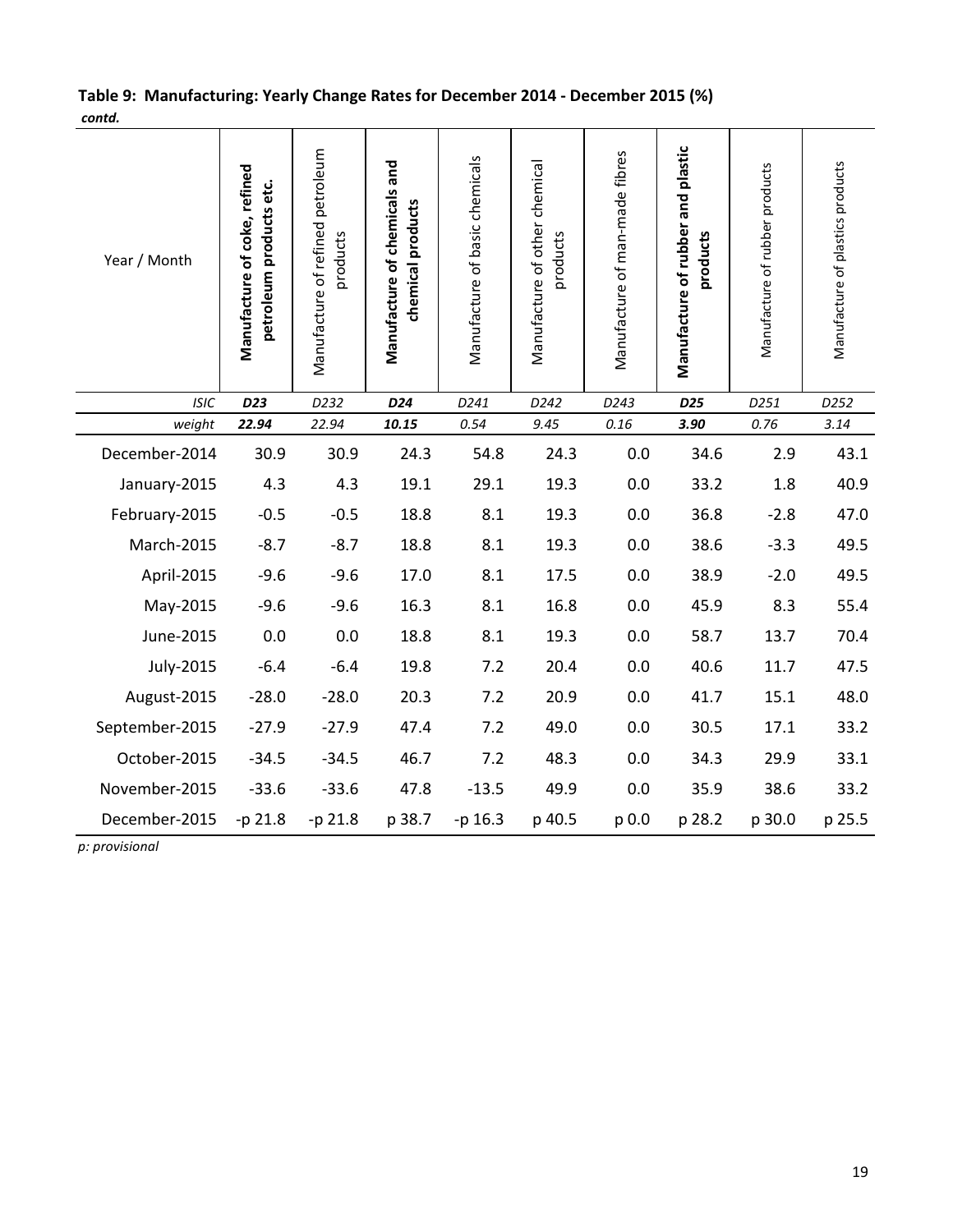## Table 9: Manufacturing: Yearly Change Rates for December 2014 - December 2015 (%) contd.

| Year / Month   | Manufacture of other non-metallic<br>min. products | Manufacture of non-metallic mineral<br>products n.e.c. | Manufacture of basic metals | Manufacture of basic iron and steel | Manufacture of basic precious and<br>non-ferrous metals | Manufacture of fabricated metal<br>products, | Manufacture of structural metal<br>÷<br>products, tanks, reservoirs | Manufacture of other fabricated metal<br>products | Manufacture of machinery  n.e.c. | Manufacture of special-purpose machinery |
|----------------|----------------------------------------------------|--------------------------------------------------------|-----------------------------|-------------------------------------|---------------------------------------------------------|----------------------------------------------|---------------------------------------------------------------------|---------------------------------------------------|----------------------------------|------------------------------------------|
| <b>ISIC</b>    | D <sub>26</sub>                                    | D269                                                   | D <sub>27</sub>             | D271                                | D272                                                    | D28                                          | D281                                                                | D289                                              | D29                              | D <sub>292</sub>                         |
| weight         | 8.20                                               | 8.20                                                   | 5.02                        | 2.02                                | 2.65                                                    | 3.70                                         | 1.55                                                                | 2.15                                              | 0.42                             | 0.42                                     |
| December-2014  | 71.5                                               | 71.5                                                   | 69.6                        | 71.1                                | 68.4                                                    | 36.7                                         | 17.1                                                                | 52.7                                              | 0.0                              | 0.0                                      |
| January-2015   | 51.1                                               | 51.1                                                   | 59.8                        | 70.3                                | 52.2                                                    | 35.5                                         | 16.2                                                                | 51.4                                              | 0.0                              | 0.0                                      |
| February-2015  | 45.6                                               | 45.6                                                   | 56.9                        | 65.5                                | 50.6                                                    | 34.6                                         | 16.2                                                                | 49.6                                              | 0.0                              | 0.0                                      |
| March-2015     | 45.7                                               | 45.7                                                   | 57.3                        | 65.6                                | 51.2                                                    | 33.2                                         | 14.7                                                                | 48.5                                              | 5.6                              | 5.6                                      |
| April-2015     | 29.0                                               | 29.0                                                   | 39.7                        | 45.3                                | 35.6                                                    | 40.4                                         | 29.5                                                                | 48.6                                              | 5.6                              | 5.6                                      |
| May-2015       | 23.5                                               | 23.5                                                   | 37.4                        | 41.2                                | 34.5                                                    | 43.0                                         | 33.3                                                                | 50.2                                              | 5.6                              | 5.6                                      |
| June-2015      | 30.8                                               | 30.8                                                   | 41.3                        | 40.8                                | 41.7                                                    | 50.8                                         | 38.6                                                                | 60.0                                              | 5.6                              | 5.6                                      |
| July-2015      | 8.5                                                | 8.5                                                    | 33.7                        | 36.0                                | 31.9                                                    | 37.4                                         | 18.9                                                                | 52.4                                              | 5.6                              | 5.6                                      |
| August-2015    | 0.0                                                | 0.0                                                    | 9.0                         | $-8.2$                              | 24.2                                                    | 37.3                                         | 18.3                                                                | 52.8                                              | 5.6                              | 5.6                                      |
| September-2015 | 0.2                                                | 0.2                                                    | 4.2                         | $-11.9$                             | 18.3                                                    | 34.8                                         | 12.9                                                                | 53.2                                              | 5.6                              | 5.6                                      |
| October-2015   | 4.8                                                | 4.8                                                    | 3.9                         | $-11.9$                             | 17.9                                                    | 28.5                                         | 26.8                                                                | 29.0                                              | 5.6                              | 5.6                                      |
| November-2015  | 4.8                                                | 4.8                                                    | 3.3                         | $-11.9$                             | 16.6                                                    | 27.5                                         | 26.8                                                                | 27.3                                              | 5.6                              | 5.6                                      |
| December-2015  | p 4.0                                              | p 4.0                                                  | $-p 5.3$                    | -p 20.9                             | p 8.5                                                   | p 20.0                                       | p 10.4                                                              | p 27.3                                            | p 5.6                            | p 5.6                                    |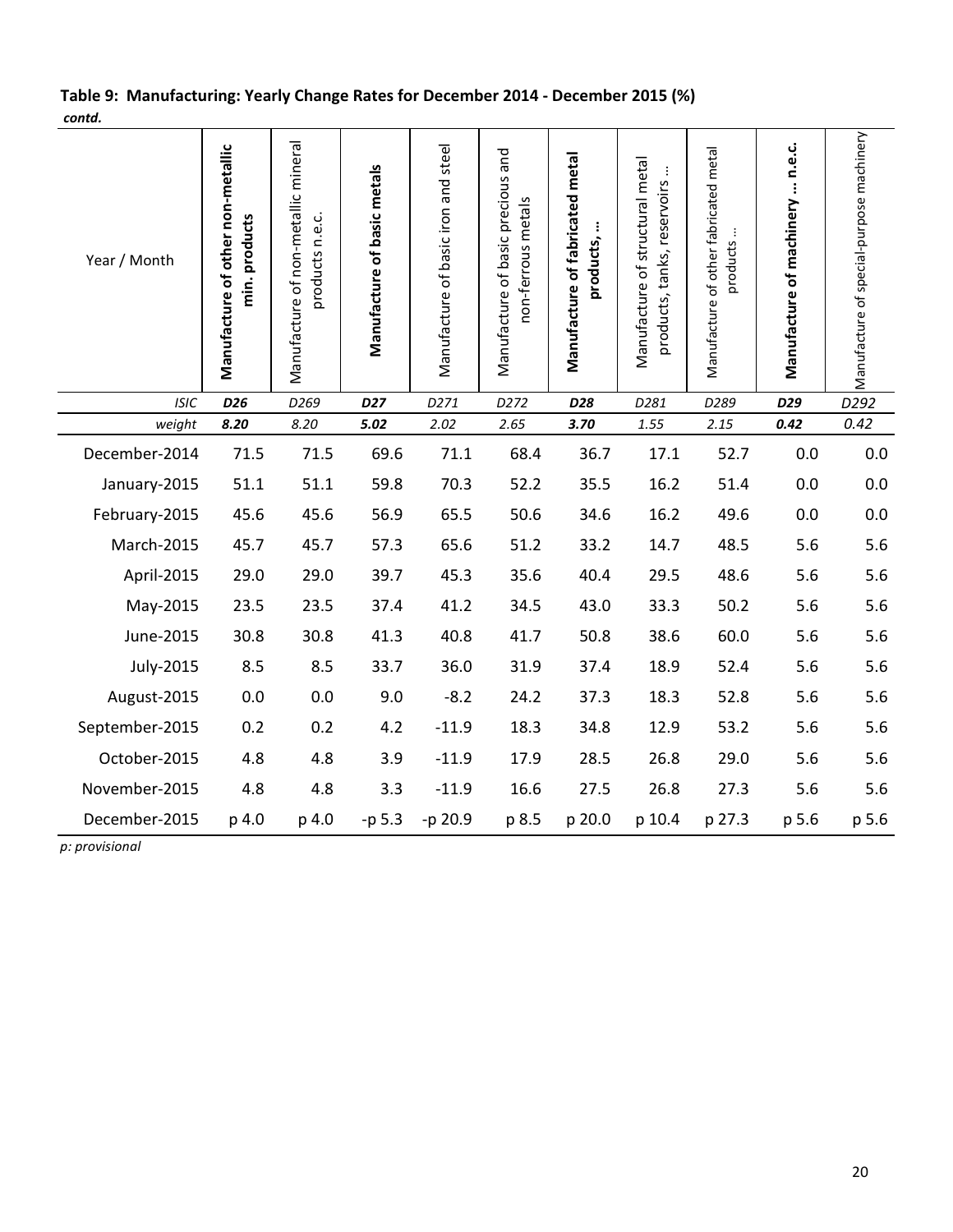|        | Table 9: Manufacturing: Yearly Change Rates for December 2014 - December 2015 (%) |  |
|--------|-----------------------------------------------------------------------------------|--|
| contd. |                                                                                   |  |

| Year / Month   | Manufacture of electrical machinery<br>and apparatus n.e.c. | Manufacture of insulated wire and<br>cable | Manufacture of motor vehicles,<br>trailers and semi-trailers | vehicles, trailers and semi-trailers<br>Manufacture of bodies for motor | Manufacture of furniture;<br>manufacturing n.e.c. | Manufacture of furniture | Manufacturing n.e.c. |
|----------------|-------------------------------------------------------------|--------------------------------------------|--------------------------------------------------------------|-------------------------------------------------------------------------|---------------------------------------------------|--------------------------|----------------------|
| <b>ISIC</b>    | D31                                                         | D313                                       | D34                                                          | D342                                                                    | D36                                               | D361                     | D369                 |
| weight         | 0.41                                                        | 0.41                                       | 0.05                                                         | 0.05                                                                    | 2.44                                              | 2.33                     | $0.11\,$             |
| December-2014  | 21.9                                                        | 21.9                                       | 31.4                                                         | 31.4                                                                    | 32.0                                              | 32.5                     | 16.7                 |
| January-2015   | 33.2                                                        | 33.2                                       | 18.5                                                         | 18.5                                                                    | 25.3                                              | 25.6                     | 16.3                 |
| February-2015  | 33.3                                                        | 33.3                                       | 13.8                                                         | 13.8                                                                    | 29.7                                              | 30.1                     | 16.3                 |
| March-2015     | 35.1                                                        | 35.1                                       | 9.4                                                          | 9.4                                                                     | 36.7                                              | 37.4                     | 16.3                 |
| April-2015     | 35.2                                                        | 35.2                                       | 15.5                                                         | 15.5                                                                    | 35.4                                              | 36.1                     | 16.3                 |
| May-2015       | 35.2                                                        | 35.2                                       | 10.7                                                         | 10.7                                                                    | 33.2                                              | 33.7                     | 16.3                 |
| June-2015      | 36.3                                                        | 36.3                                       | 17.3                                                         | 17.3                                                                    | 33.7                                              | 34.7                     | 4.0                  |
| July-2015      | 44.4                                                        | 44.4                                       | $-8.3$                                                       | $-8.3$                                                                  | 23.8                                              | 24.6                     | 1.0                  |
| August-2015    | 44.5                                                        | 44.5                                       | $-5.4$                                                       | $-5.4$                                                                  | 19.0                                              | 19.6                     | 1.0                  |
| September-2015 | 44.4                                                        | 44.4                                       | $-8.3$                                                       | $-8.3$                                                                  | 20.5                                              | 21.1                     | 1.8                  |
| October-2015   | 44.4                                                        | 44.4                                       | $-0.2$                                                       | $-0.2$                                                                  | 21.3                                              | 21.3                     | 21.3                 |
| November-2015  | 24.7                                                        | 24.7                                       | $-0.5$                                                       | $-0.5$                                                                  | 21.8                                              | 21.8                     | 21.3                 |
| December-2015  | p 24.7                                                      | p 24.7                                     | p 2.8                                                        | p 2.8                                                                   | p 21.1                                            | p 21.2                   | p 21.3               |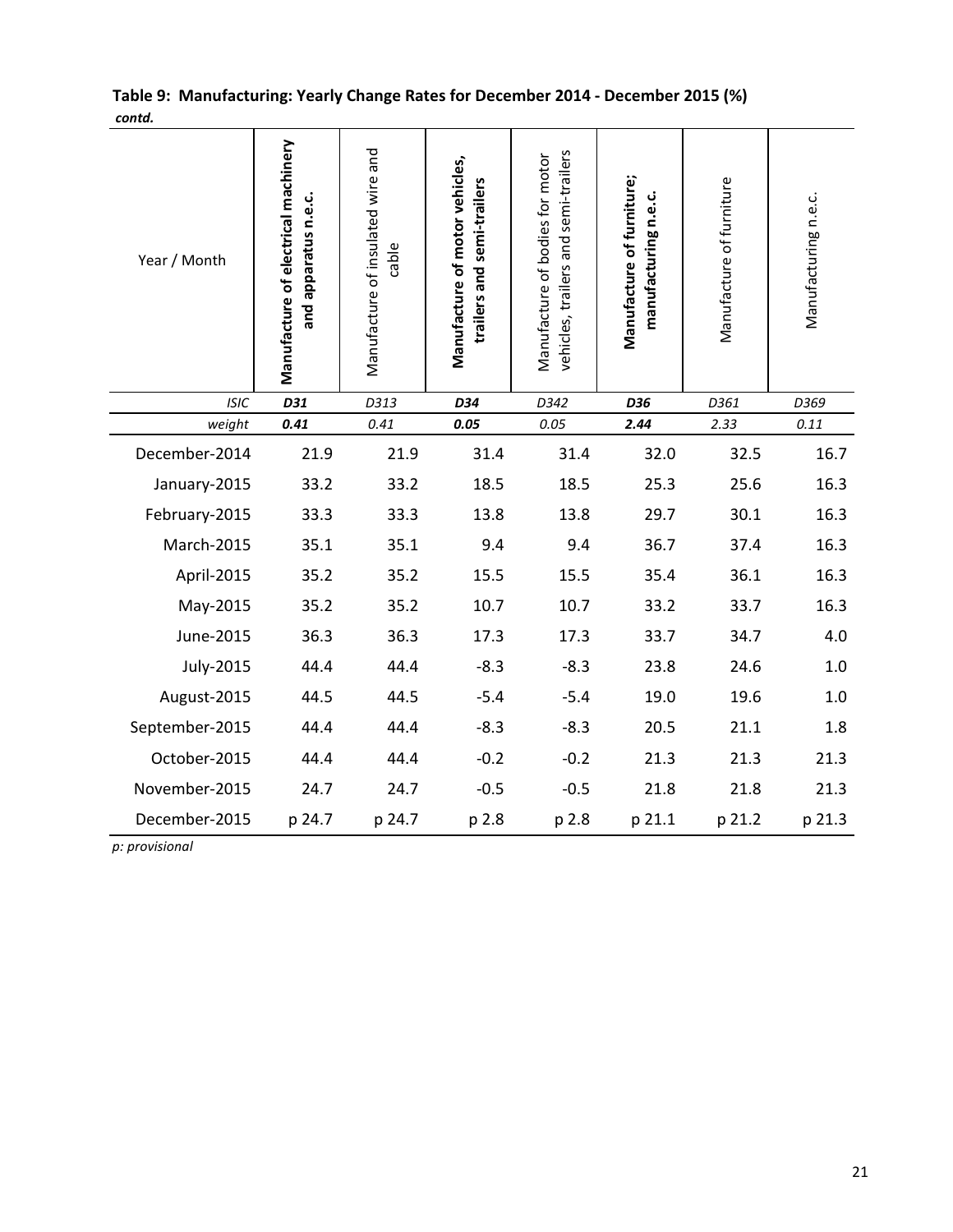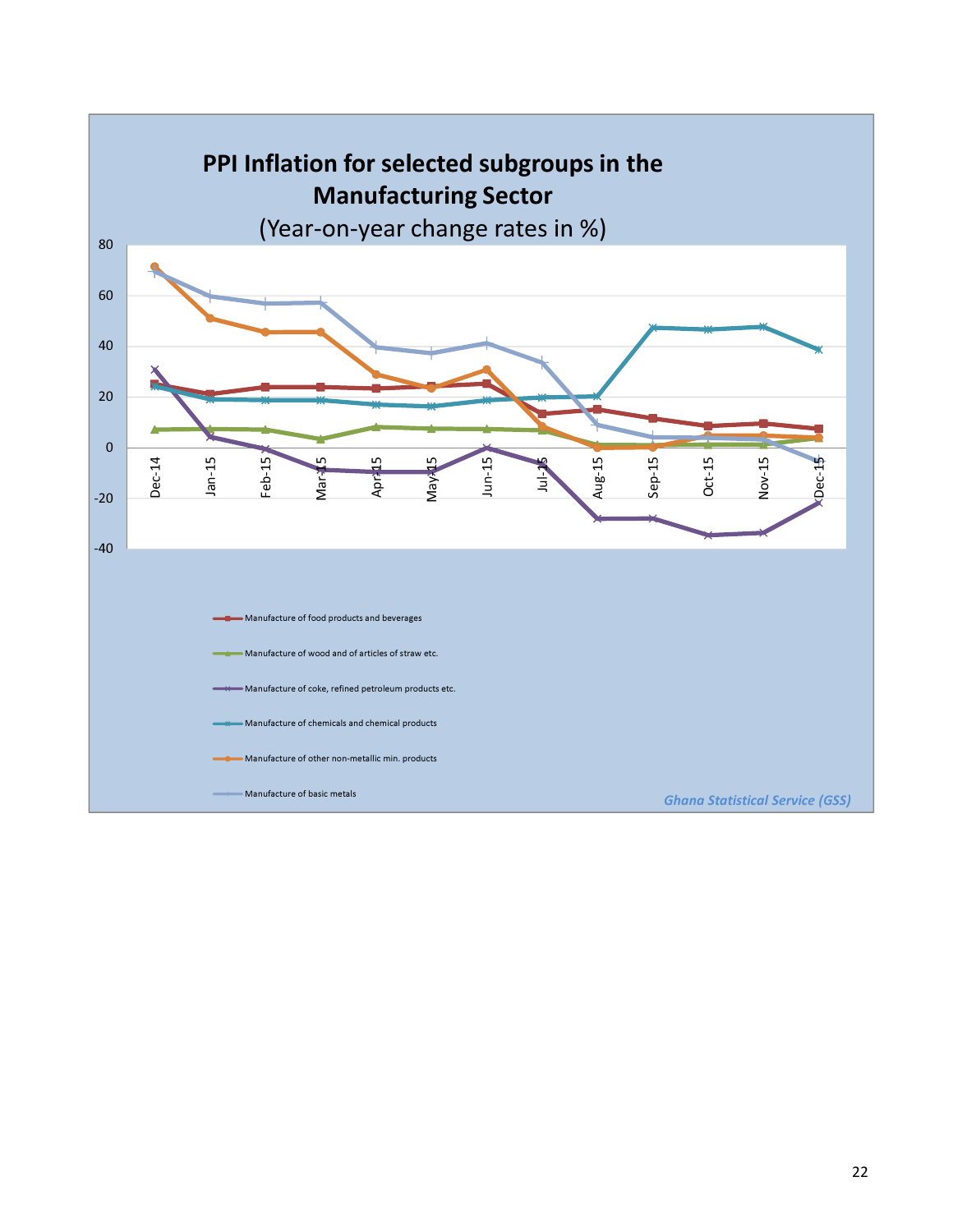## Table 10: Manufacturing: Monthly Change Rates for December 2014 - December 2015 (%)

| Year / Month          | Manufacturing | Manufacture of food products and<br>beverages | Production, processing, preservation<br>of meat, fish, fruit, vegetables, oils<br>and fats | Manufacture of dairy products | starch products, and prepared animal<br>Manufacture of grain mill products,<br>feeds | Manufacture of other food products | Manufacture of beverages | Manufacture of textiles | Spinning, weaving and finishing of<br>textiles |
|-----------------------|---------------|-----------------------------------------------|--------------------------------------------------------------------------------------------|-------------------------------|--------------------------------------------------------------------------------------|------------------------------------|--------------------------|-------------------------|------------------------------------------------|
| <b>ISIC</b><br>weight | D<br>100      | D <sub>15</sub><br>25.64                      | D151<br>4.60                                                                               | D152<br>4.31                  | D153<br>4.66                                                                         | D154<br>4.80                       | D155<br>7.27             | D17<br>4.27             | D171<br>4.28                                   |
| December-2014         | $-2.0$        | 1.5                                           | 4.3                                                                                        | 0.0                           | $-1.0$                                                                               | 0.0                                | 1.4                      | 20.7                    | 20.7                                           |
| January-2015          | $-2.4$        | $-0.1$                                        | 0.2                                                                                        | 0.0                           | 0.0                                                                                  | $-0.8$                             | 0.0                      | 0.0                     | $0.0\,$                                        |
| February-2015         | 1.5           | 4.2                                           | 0.2                                                                                        | 0.0                           | $-1.9$                                                                               | 48.6                               | 0.0                      | 0.0                     | 0.0                                            |
| March-2015            | 0.6           | 2.2                                           | 9.7                                                                                        | 0.0                           | 0.9                                                                                  | 0.5                                | 2.1                      | 0.0                     | 0.0                                            |
| April-2015            | 1.1           | 0.7                                           | 4.9                                                                                        | 0.0                           | $-1.6$                                                                               | 2.2                                | 0.0                      | 2.6                     | 2.6                                            |
| May-2015              | 0.6           | 1.5                                           | 0.8                                                                                        | 0.0                           | $0.0\,$                                                                              | 13.0                               | 0.0                      | 0.0                     | 0.0                                            |
| June-2015             | 5.3           | 1.5                                           | 7.0                                                                                        | $-0.6$                        | $0.0\,$                                                                              | 3.3                                | 0.9                      | 4.7                     | 4.7                                            |
| July-2015             | 2.5           | $-3.5$                                        | $-14.5$                                                                                    | 0.0                           | 6.1                                                                                  | $-0.5$                             | $-7.7$                   | 3.3                     | 3.3                                            |
| August-2015           | $-5.9$        | 1.7                                           | 5.7                                                                                        | 0.0                           | 3.0                                                                                  | 2.8                                | 0.0                      | 0.0                     | 0.0                                            |
| September-2015        | 2.0           | $-0.9$                                        | $-6.6$                                                                                     | 0.0                           | 0.0                                                                                  | 1.2                                | 0.0                      | 0.7                     | 0.7                                            |
| October-2015          | $-1.4$        | 0.3                                           | 1.9                                                                                        | 0.0                           | 0.0                                                                                  | 0.0                                | 0.0                      | $-0.7$                  | $-0.7$                                         |
| November-2015         | 0.2           | 0.4                                           | 0.2                                                                                        | 0.0                           | 0.0                                                                                  | 2.1                                | 0.4                      | 0.5                     | 0.5                                            |
| December-2015         | $-p 0.3$      | $-p 0.4$                                      | p 0.7                                                                                      | p 0.0                         | p 0.0                                                                                | p 0.0                              | $-p2.0$                  | p 0.1                   | p 0.1                                          |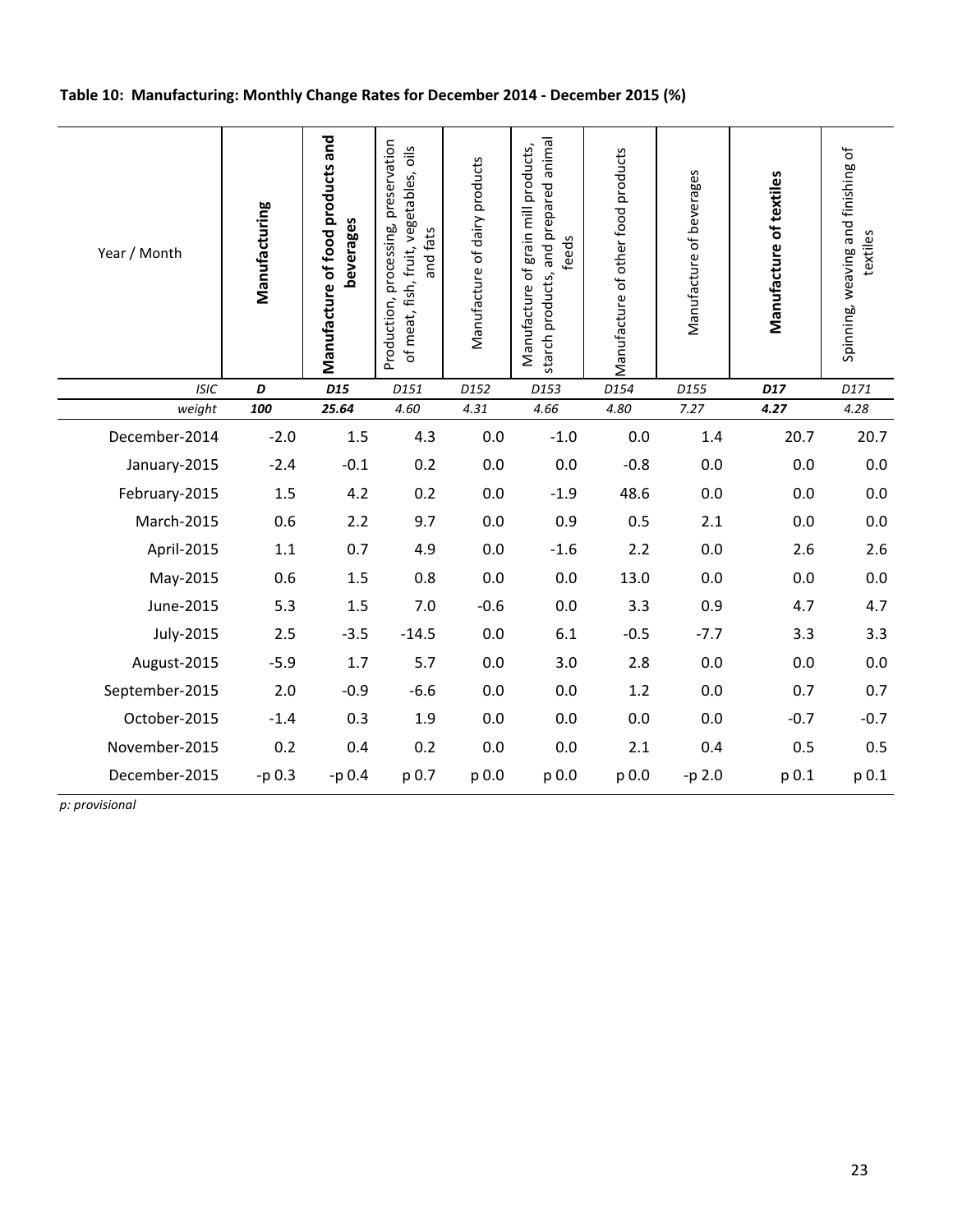## Table 10: Manufacturing: Monthly Change Rates for December 2014 - December 2015 (%) contd.

| Year / Month          | Tanning of leather; manu facture of<br>luggage, etc | Manufacture of footwear | Manufacture of wood an of articles<br>of straw etc. | Sawmilling and planing of wood | Manufacture of products of wood,<br>cork, straw etc. | Manufacture of paper and paper<br>products | paper<br>and<br>Manufacture of paper<br>products | Publishing, printing and reproduction<br>of rec. media | Publishing   | Printing and service activities |
|-----------------------|-----------------------------------------------------|-------------------------|-----------------------------------------------------|--------------------------------|------------------------------------------------------|--------------------------------------------|--------------------------------------------------|--------------------------------------------------------|--------------|---------------------------------|
| <b>ISIC</b><br>weight | D19<br>0.12                                         | D192<br>0.12            | D20<br>9.03                                         | D201<br>4.94                   | D202<br>4.10                                         | D <sub>21</sub><br>0.62                    | D210<br>0.62                                     | D22<br>1.14                                            | D221<br>0.40 | D222<br>0.74                    |
| December-2014         | $-2.5$                                              | $-2.5$                  | 0.0                                                 | 0.0                            | 0.0                                                  | 2.5                                        | 2.5                                              | $-0.3$                                                 |              | $-0.8$                          |
|                       |                                                     |                         |                                                     |                                |                                                      |                                            |                                                  |                                                        | 0.0          |                                 |
| January-2015          | $-24.9$                                             | $-24.9$                 | 0.3                                                 | 0.0                            | 1.0                                                  | 23.5                                       | 23.5                                             | 1.7                                                    | 0.0          | 3.0                             |
| February-2015         | 1.3                                                 | 1.3                     | $-0.1$                                              | 0.0                            | $-0.4$                                               | 0.0                                        | 0.0                                              | 0.3                                                    | 0.0          | 0.5                             |
| March-2015            | 16.3                                                | 16.3                    | 0.4                                                 | 0.0                            | 1.3                                                  | 1.5                                        | 1.5                                              | $0.0\,$                                                | 0.0          | 0.0                             |
| April-2015            | 0.0                                                 | $0.0\,$                 | 0.4                                                 | 0.3                            | 0.0                                                  | 3.5                                        | 3.5                                              | 27.2                                                   | 0.0          | 56.0                            |
| May-2015              | 0.0                                                 | 0.0                     | 0.0                                                 | 0.0                            | 0.0                                                  | 0.2                                        | 0.2                                              | 0.0                                                    | 0.0          | 0.0                             |
| June-2015             | 16.4                                                | 16.4                    | 0.3                                                 | 0.0                            | 0.9                                                  | 6.3                                        | 6.3                                              | 0.0                                                    | 0.0          | 0.0                             |
| July-2015             | 0.0                                                 | 0.0                     | $-0.5$                                              | $-0.2$                         | $-0.6$                                               | $-0.5$                                     | $-0.5$                                           | $-5.9$                                                 | 0.0          | $-15.3$                         |
| August-2015           | 0.0                                                 | 0.0                     | $-5.4$                                              | $-7.2$                         | 0.9                                                  | 1.3                                        | 1.3                                              | 1.1                                                    | 0.0          | 1.7                             |
| September-2015        | 0.3                                                 | 0.3                     | 0.2                                                 | 0.0                            | 0.7                                                  | 17.1                                       | 17.1                                             | $-1.6$                                                 | 0.0          | $-2.4$                          |
| October-2015          | 0.0                                                 | 0.0                     | 6.1                                                 | 7.7                            | 1.6                                                  | $-0.1$                                     | $-0.1$                                           | 0.1                                                    | 0.0          | 0.1                             |
| November-2015         | 0.0                                                 | 0.0                     | 0.0                                                 | 0.0                            | 0.0                                                  | 0.0                                        | 0.0                                              | 0.0                                                    | 0.0          | 0.0                             |
| December-2015         | p 0.0                                               | p 0.0                   | p 2.6                                               | p 3.0                          | p 1.2                                                | p 4.9                                      | p 4.9                                            | p 0.0                                                  | p 0.0        | p 0.0                           |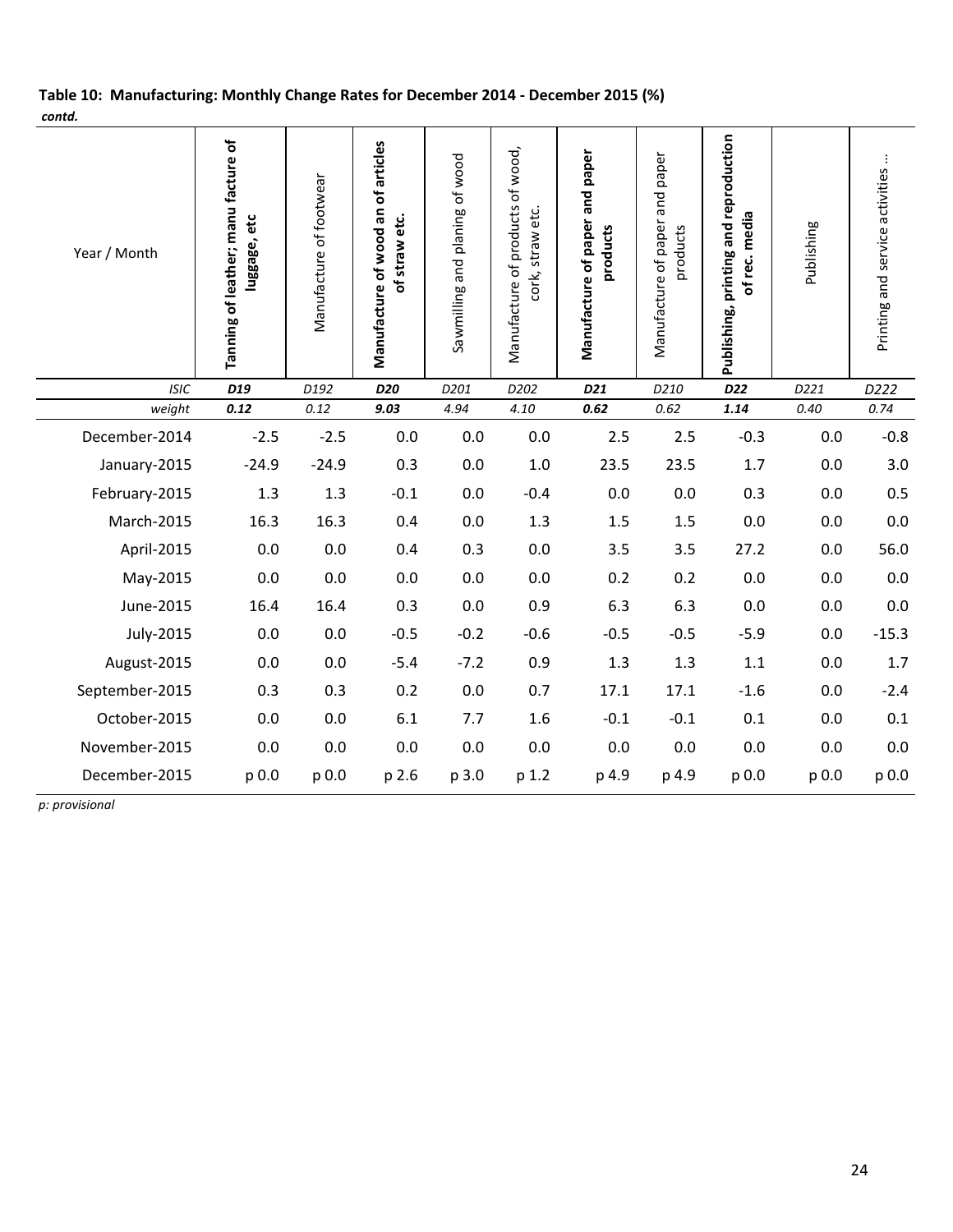## Table 10: Manufacturing: Monthly Change Rates for December 2014 - December 2015 (%) contd.

| Year / Month   | Manufacture of coke, refined<br>petroleum products etc. | Manufacture of refined petroleum<br>products | Manufacture of chemicals and<br>chemical products | Manufacture of basic chemicals | Manufacture of other chemical<br>products | Manufacture of man-made fibres | Manufacture of rubber and plastics<br>products | Manufacture of rubber products | Manufacture of plastics products |
|----------------|---------------------------------------------------------|----------------------------------------------|---------------------------------------------------|--------------------------------|-------------------------------------------|--------------------------------|------------------------------------------------|--------------------------------|----------------------------------|
| <b>ISIC</b>    | D23                                                     | D232                                         | D24                                               | D241                           | D242                                      | D243                           | D <sub>25</sub>                                | D251                           | D252                             |
| weight         | 22.94                                                   | 22.94                                        | 10.15                                             | 0.54                           | 9.45                                      | $0.16\,$                       | 3.90                                           | 0.76                           | 3.14                             |
| December-2014  | $-15.3$                                                 | $-15.3$                                      | 7.4                                               | 3.3                            | 7.6                                       | 0.0                            | 5.5                                            | 3.1                            | 6.1                              |
| January-2015   | $-13.0$                                                 | $-13.0$                                      | $-0.5$                                            | 0.0                            | $-0.5$                                    | 0.0                            | 7.6                                            | 0.8                            | 8.7                              |
| February-2015  | 0.4                                                     | 0.4                                          | $-0.2$                                            | $-16.3$                        | $0.0\,$                                   | 0.0                            | 3.4                                            | $-2.3$                         | 4.6                              |
| March-2015     | $-2.3$                                                  | $-2.3$                                       | 0.0                                               | 0.0                            | 0.0                                       | 0.0                            | 4.5                                            | 1.2                            | $5.2$                            |
| April-2015     | 0.4                                                     | 0.4                                          | 5.7                                               | 0.0                            | 6.0                                       | 0.0                            | 0.4                                            | 1.0                            | 0.3                              |
| May-2015       | 0.5                                                     | 0.5                                          | $-0.1$                                            | 0.0                            | $-0.2$                                    | 0.0                            | 2.7                                            | 11.5                           | 1.0                              |
| June-2015      | 10.8                                                    | 10.8                                         | 4.7                                               | 0.0                            | 4.8                                       | $0.0\,$                        | 9.5                                            | 8.0                            | 9.8                              |
| July-2015      | 16.4                                                    | 16.4                                         | 0.9                                               | 0.0                            | 0.9                                       | 0.0                            | $-4.1$                                         | $-0.1$                         | $-4.9$                           |
| August-2015    | $-23.0$                                                 | $-23.0$                                      | 0.4                                               | 0.0                            | 0.4                                       | $0.0\,$                        | 0.6                                            | 1.5                            | 0.4                              |
| September-2015 | 1.2                                                     | 1.2                                          | 22.5                                              | 0.0                            | 23.3                                      | 0.0                            | $-1.0$                                         | $-0.3$                         | $-1.1$                           |
| October-2015   | $-9.4$                                                  | $-9.4$                                       | 0.0                                               | 0.0                            | 0.0                                       | 0.0                            | 2.7                                            | 9.6                            | 0.0                              |
| November-2015  | $-0.1$                                                  | $-0.1$                                       | $1.1\,$                                           | 0.0                            | 1.1                                       | 0.0                            | 0.0                                            | 0.2                            | 0.0                              |
| December-2015  | $-p 0.2$                                                | $-p 0.2$                                     | p 0.8                                             | p 0.0                          | p 0.8                                     | p 0.0                          | -p 0.5                                         | -p 3.3                         | p 0.0                            |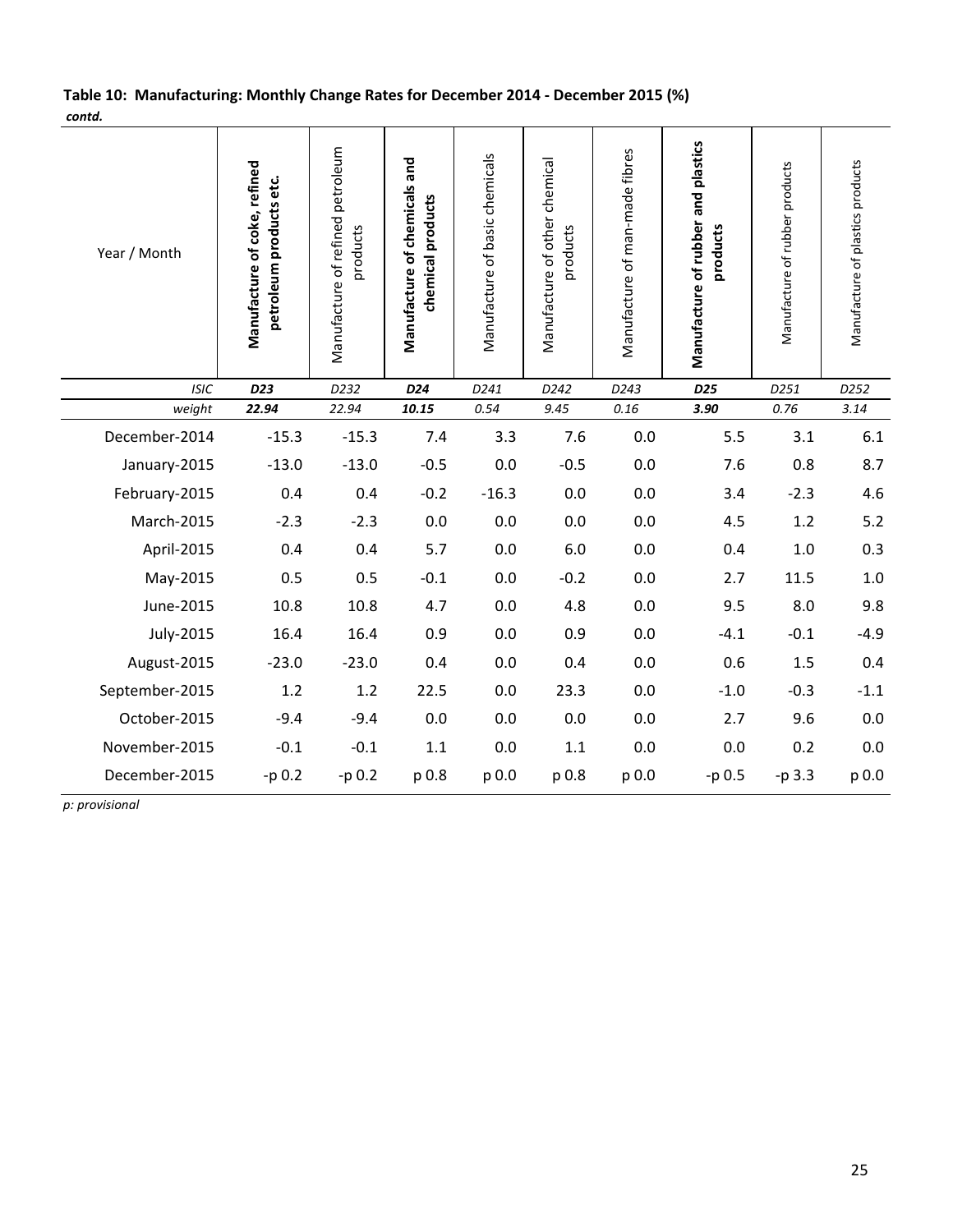## Table 10: Manufacturing: Monthly Change Rates for December 2014 - December 2015 (%) contd.

| Year / Month   | Manufacture of other non-metallic<br>min. products | Manufacture of non-metallic mineral<br>products n.e.c. | Manufacture of basic metals | Manufacture of basic iron and steel | Manufacture of basic precious and<br>non-ferrous metals | Manufacture of fabricated metal<br>products, | Manufacture of structural metal<br>$\vdots$<br>products, tanks, reservoirs | Manufacture of other fabricated metal<br>÷<br>products | Manufacture of machinery  n.e.c. | Manufacture of special-purpose machinery |
|----------------|----------------------------------------------------|--------------------------------------------------------|-----------------------------|-------------------------------------|---------------------------------------------------------|----------------------------------------------|----------------------------------------------------------------------------|--------------------------------------------------------|----------------------------------|------------------------------------------|
| <b>ISIC</b>    | D <sub>26</sub>                                    | D <sub>269</sub>                                       | D <sub>27</sub>             | D271                                | D272                                                    | D28                                          | D281                                                                       | D289                                                   | D29                              | D292                                     |
| weight         | 8.20                                               | 8.20                                                   | 5.02                        | 2.02                                | 2.65                                                    | 3.70                                         | 1.55                                                                       | 2.15                                                   | 0.42                             | 0.42                                     |
| December-2014  | 1.1                                                | 1.1                                                    | 3.6                         | 0.0                                 | 6.3                                                     | 0.4                                          | 0.9                                                                        | 0.0                                                    | 0.0                              | 0.0                                      |
| January-2015   | $-1.1$                                             | $-1.1$                                                 | 0.0                         | 0.0                                 | 0.0                                                     | 1.2                                          | 2.2                                                                        | 0.5                                                    | 0.0                              | 0.0                                      |
| February-2015  | 0.0                                                | 0.0                                                    | 0.6                         | 0.3                                 | 0.9                                                     | 0.0                                          | 0.0                                                                        | 0.0                                                    | 0.0                              | 0.0                                      |
| March-2015     | 0.2                                                | 0.2                                                    | 1.5                         | 0.4                                 | 2.4                                                     | $-0.1$                                       | 0.0                                                                        | $-0.2$                                                 | 5.6                              | 5.6                                      |
| April-2015     | $-2.8$                                             | $-2.8$                                                 | $-3.1$                      | $-9.6$                              | 2.1                                                     | 8.4                                          | 13.0                                                                       | 5.0                                                    | 0.0                              | 0.0                                      |
| May-2015       | 0.0                                                | 0.0                                                    | 0.5                         | 0.1                                 | 0.8                                                     | 2.2                                          | 3.5                                                                        | 1.4                                                    | 0.0                              | 0.0                                      |
| June-2015      | 6.5                                                | 6.5                                                    | 3.5                         | $-0.3$                              | 6.5                                                     | 5.8                                          | 4.0                                                                        | 7.1                                                    | 0.0                              | 0.0                                      |
| July-2015      | 1.6                                                | 1.6                                                    | $-2.4$                      | $-3.4$                              | $-1.6$                                                  | $-5.4$                                       | $-11.9$                                                                    | $-0.1$                                                 | 0.0                              | 0.0                                      |
| August-2015    | 0.0                                                | 0.0                                                    | 2.1                         | 0.5                                 | 3.3                                                     | 0.1                                          | 0.0                                                                        | 0.2                                                    | 0.0                              | 0.0                                      |
| September-2015 | $-0.7$                                             | $-0.7$                                                 | $-2.0$                      | $-0.1$                              | $-3.4$                                                  | 0.5                                          | 0.6                                                                        | 0.4                                                    | 0.0                              | 0.0                                      |
| October-2015   | 0.1                                                | 0.1                                                    | $-0.1$                      | 0.0                                 | $-0.2$                                                  | 12.6                                         | 14.3                                                                       | 10.7                                                   | 0.0                              | 0.0                                      |
| November-2015  | 0.0                                                | 0.0                                                    | $-0.6$                      | 0.0                                 | $-1.1$                                                  | 0.0                                          | 0.0                                                                        | 0.0                                                    | 0.0                              | 0.0                                      |
| December-2015  | p 0.3                                              | p 0.3                                                  | $-p 5.1$                    | -p 10.2                             | $-p 1.0$                                                | -p 5.5                                       | -p 12.2                                                                    | p 0.0                                                  | p 0.0                            | p 0.0                                    |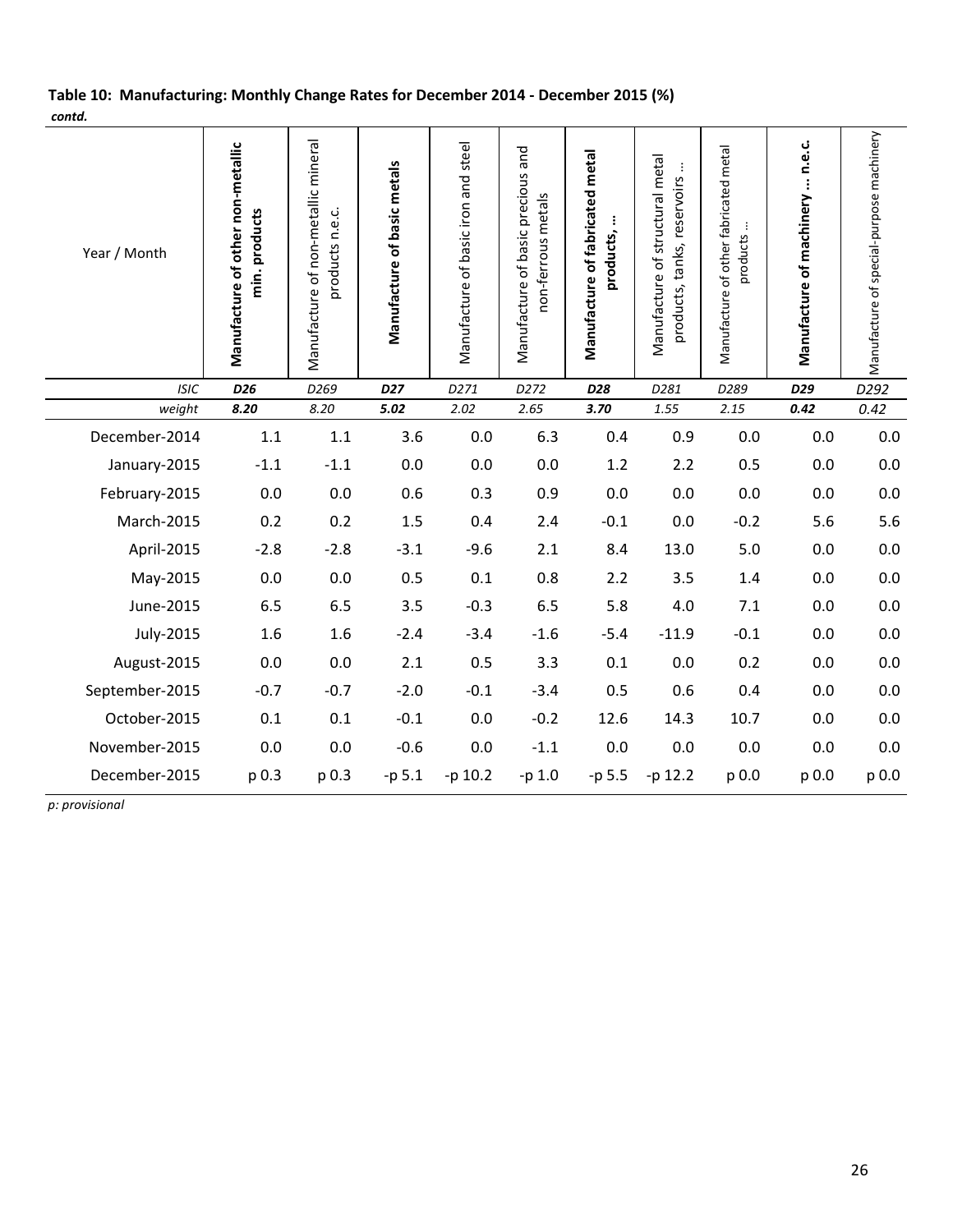|        | Table 10: Manufacturing: Monthly Change Rates for December 2014 - December 2015 (%) |  |
|--------|-------------------------------------------------------------------------------------|--|
| contd. |                                                                                     |  |

| contu.         |                                                             |                                            |                                                              |                                                                         |                                                   |                          |                      |
|----------------|-------------------------------------------------------------|--------------------------------------------|--------------------------------------------------------------|-------------------------------------------------------------------------|---------------------------------------------------|--------------------------|----------------------|
| Year / Month   | Manufacture of electrical machinery<br>and apparatus n.e.c. | Manufacture of insulated wire and<br>cable | Manufacture of motor vehicles,<br>trailers and semi-trailers | vehicles, trailers and semi-trailers<br>Manufacture of bodies for motor | Manufacture of furniture;<br>manufacturing n.e.c. | Manufacture of furniture | Manufacturing n.e.c. |
| <b>ISIC</b>    | D31                                                         | D313                                       | D34                                                          | D342                                                                    | D36                                               | D361                     | D369                 |
| weight         | 0.41                                                        | 0.41                                       | 0.05                                                         | 0.05                                                                    | 2.44                                              | 2.33                     | 0.11                 |
| December-2014  | 0.0                                                         | 0.0                                        | $-2.0$                                                       | $-2.0$                                                                  | 0.2                                               | 0.2                      | 0.0                  |
| January-2015   | 14.8                                                        | 14.8                                       | $-6.4$                                                       | $-6.4$                                                                  | 0.4                                               | 0.4                      | 0.0                  |
| February-2015  | 0.1                                                         | 0.1                                        | 1.7                                                          | 1.7                                                                     | 3.5                                               | 3.6                      | 0.0                  |
| March-2015     | 1.4                                                         | 1.4                                        | 2.0                                                          | 2.0                                                                     | 6.2                                               | 6.4                      | 0.0                  |
| April-2015     | 0.1                                                         | 0.1                                        | 5.6                                                          | 5.6                                                                     | 0.0                                               | 0.0                      | 0.0                  |
| May-2015       | 0.0                                                         | 0.0                                        | 5.9                                                          | 5.9                                                                     | 0.7                                               | 0.8                      | 0.0                  |
| June-2015      | 0.9                                                         | 0.9                                        | 8.1                                                          | 8.1                                                                     | 5.2                                               | 5.4                      | 0.0                  |
| July-2015      | 5.9                                                         | 5.9                                        | $-21.8$                                                      | $-21.8$                                                                 | $-0.6$                                            | $-0.6$                   | 0.0                  |
| August-2015    | 0.0                                                         | 0.0                                        | 4.9                                                          | 4.9                                                                     | 0.6                                               | 0.6                      | 0.0                  |
| September-2015 | 0.0                                                         | 0.0                                        | $-2.0$                                                       | $-2.0$                                                                  | 2.8                                               | 2.8                      | 1.2                  |
| October-2015   | 0.0                                                         | 0.0                                        | 7.0                                                          | 7.0                                                                     | 0.7                                               | 0.2                      | 19.9                 |
| November-2015  | 0.0                                                         | 0.0                                        | 0.6                                                          | 0.6                                                                     | 0.3                                               | 0.3                      | 0.0                  |
| December-2015  | p 0.0                                                       | p 0.0                                      | p 1.2                                                        | p 1.2                                                                   | $-p 0.3$                                          | -p 0.3                   | p 0.0                |
|                |                                                             |                                            |                                                              |                                                                         |                                                   |                          |                      |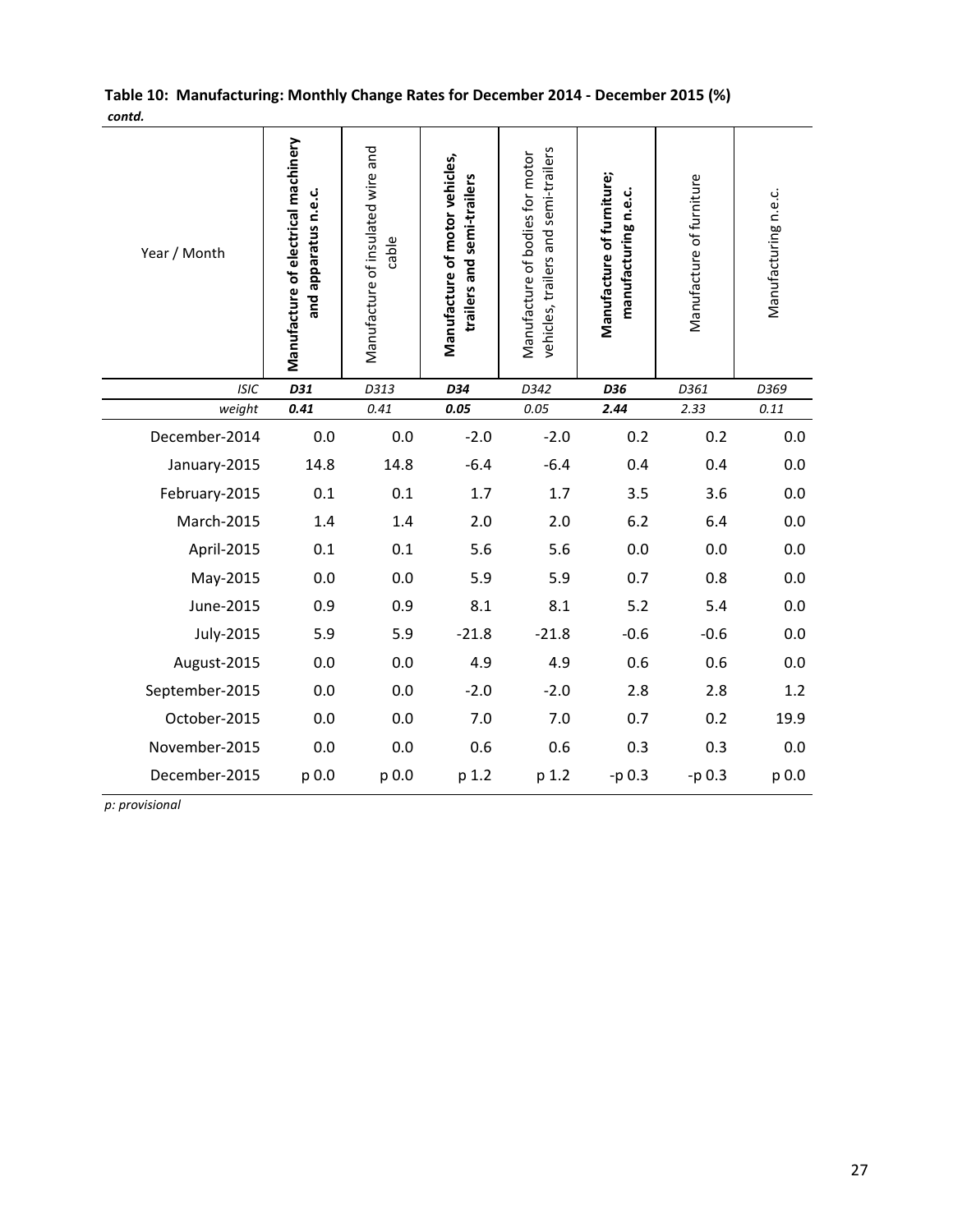#### Table 11: Utilities: Producer Price Index (Sept 2006=100) for December 2014 - December 2015

| Year / Month   | Electricity and water<br>supply (Utilities) | Electricity supply | Production, transmission<br>and distribution of<br>electricity | Water supply | and distribution of water<br>Collection, purification |
|----------------|---------------------------------------------|--------------------|----------------------------------------------------------------|--------------|-------------------------------------------------------|
| <b>ISIC</b>    | E                                           | E40                | E401                                                           | E41          | E410                                                  |
| weight         | 100.00                                      | 93.25              | 93.25                                                          | 6.75         | 6.75                                                  |
| December-2014  | 545.0                                       | 555.9              | 555.9                                                          | 410.9        | 410.9                                                 |
| January-2015   | 545.2                                       | 556.1              | 556.1                                                          | 410.9        | 410.9                                                 |
| February-2015  | 546.3                                       | 557.4              | 557.4                                                          | 410.9        | 410.9                                                 |
| March-2015     | 548.1                                       | 559.4              | 559.4                                                          | 410.9        | 410.9                                                 |
| April-2015     | 573.1                                       | 584.4              | 584.4                                                          | 434.0        | 434.0                                                 |
| May-2015       | 573.7                                       | 585.0              | 585.0                                                          | 434.0        | 434.0                                                 |
| June-2015      | 575.7                                       | 587.3              | 587.3                                                          | 434.0        | 434.0                                                 |
| July-2015      | 576.1                                       | 582.0              | 582.0                                                          | 499.1        | 499.1                                                 |
| August-2015    | 578.7                                       | 584.8              | 584.8                                                          | 499.1        | 499.1                                                 |
| September-2015 | 573.4                                       | 579.1              | 579.1                                                          | 499.1        | 499.1                                                 |
| October-2015   | 573.4                                       | 579.1              | 579.1                                                          | 499.1        | 499.1                                                 |
| November-2015  | 573.5                                       | 579.1              | 579.1                                                          | 499.1        | 499.1                                                 |
| December-2015  | p 853.6                                     | p 854.9            | p 854.9                                                        | p 834.4      | p 834.4                                               |

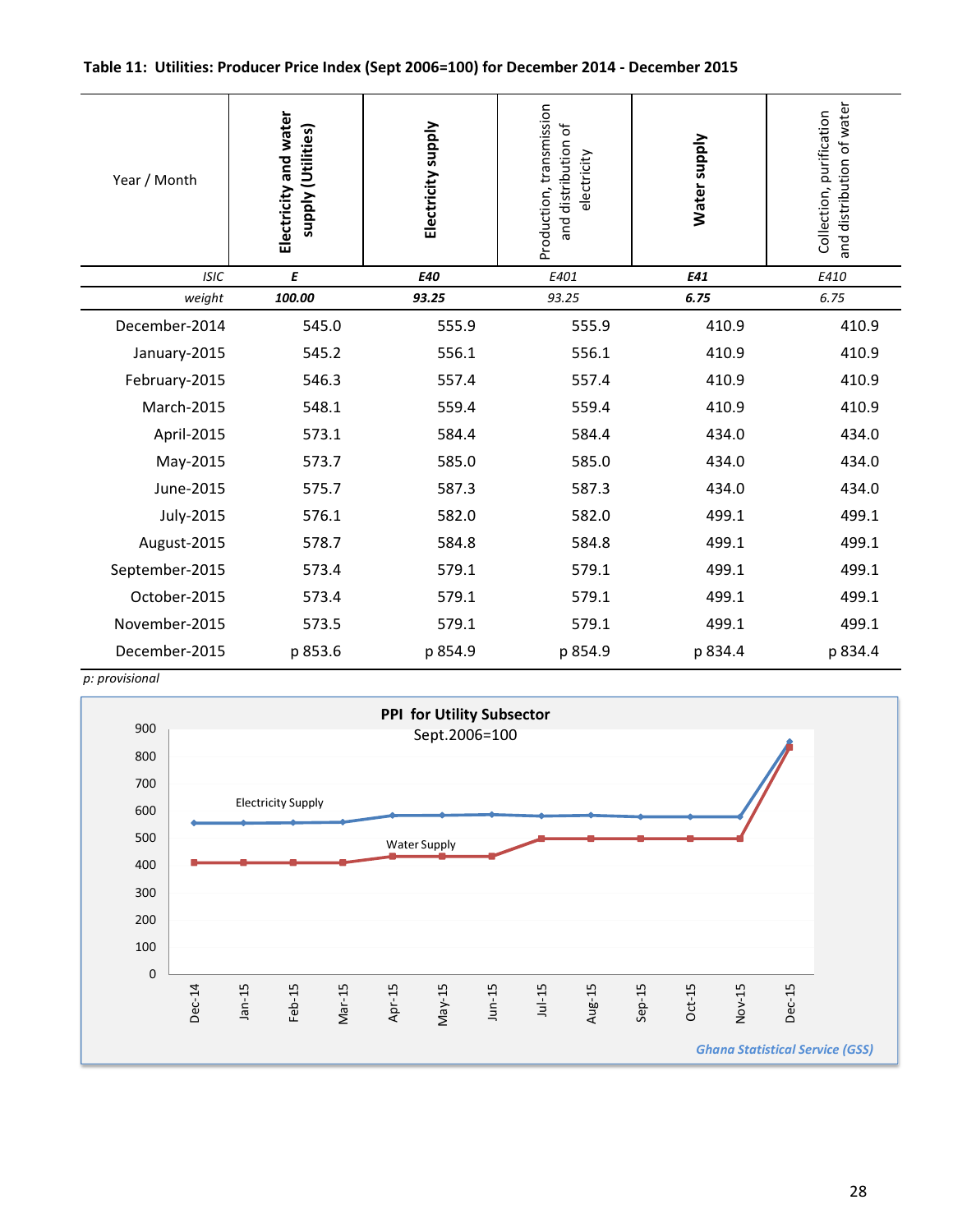#### Table 12: Utilities: Yearly Change Rates for December 2014 - December 2015 (%)

| Year / Month   | Electricity and water<br>supply (Utilities) | Electricity supply | Production, transmission<br>and distribution of<br>electricity | Water supply | and distribution of water<br>Collection, purification |
|----------------|---------------------------------------------|--------------------|----------------------------------------------------------------|--------------|-------------------------------------------------------|
| <b>ISIC</b>    | E                                           | E40                | E401                                                           | E41          | E410                                                  |
| weight         | 100.00                                      | 93.25              | 93.25                                                          | 6.75         | 6.75                                                  |
| December-2014  | 27.5                                        | 28.6               | 28.6                                                           | 13.3         | 13.3                                                  |
| January-2015   | 15.8                                        | 16.5               | 16.5                                                           | 6.1          | 13.8                                                  |
| February-2015  | 15.7                                        | 16.4               | 16.4                                                           | 6.1          | 14.1                                                  |
| March-2015     | 15.8                                        | 16.5               | 16.5                                                           | $6.1\,$      | 6.1                                                   |
| April-2015     | 20.7                                        | 21.3               | 21.3                                                           | 12.0         | 12.0                                                  |
| May-2015       | 20.6                                        | 21.2               | 21.2                                                           | 12.0         | 12.0                                                  |
| June-2015      | 20.8                                        | 21.5               | 21.5                                                           | 12.0         | 12.0                                                  |
| July-2015      | 7.3                                         | 6.4                | 6.4                                                            | 21.4         | 21.4                                                  |
| August-2015    | 8.4                                         | 7.5                | 7.5                                                            | 21.4         | 21.4                                                  |
| September-2015 | 7.2                                         | $6.2$              | 6.2                                                            | 21.4         | 21.4                                                  |
| October-2015   | 5.3                                         | 4.2                | 4.2                                                            | 21.4         | 21.4                                                  |
| November-2015  | 5.3                                         | 4.3                | 4.3                                                            | 21.4         | 21.4                                                  |
| December-2015  | p 56.6                                      | p 53.8             | p 53.8                                                         | p 103.0      | p 103.0                                               |